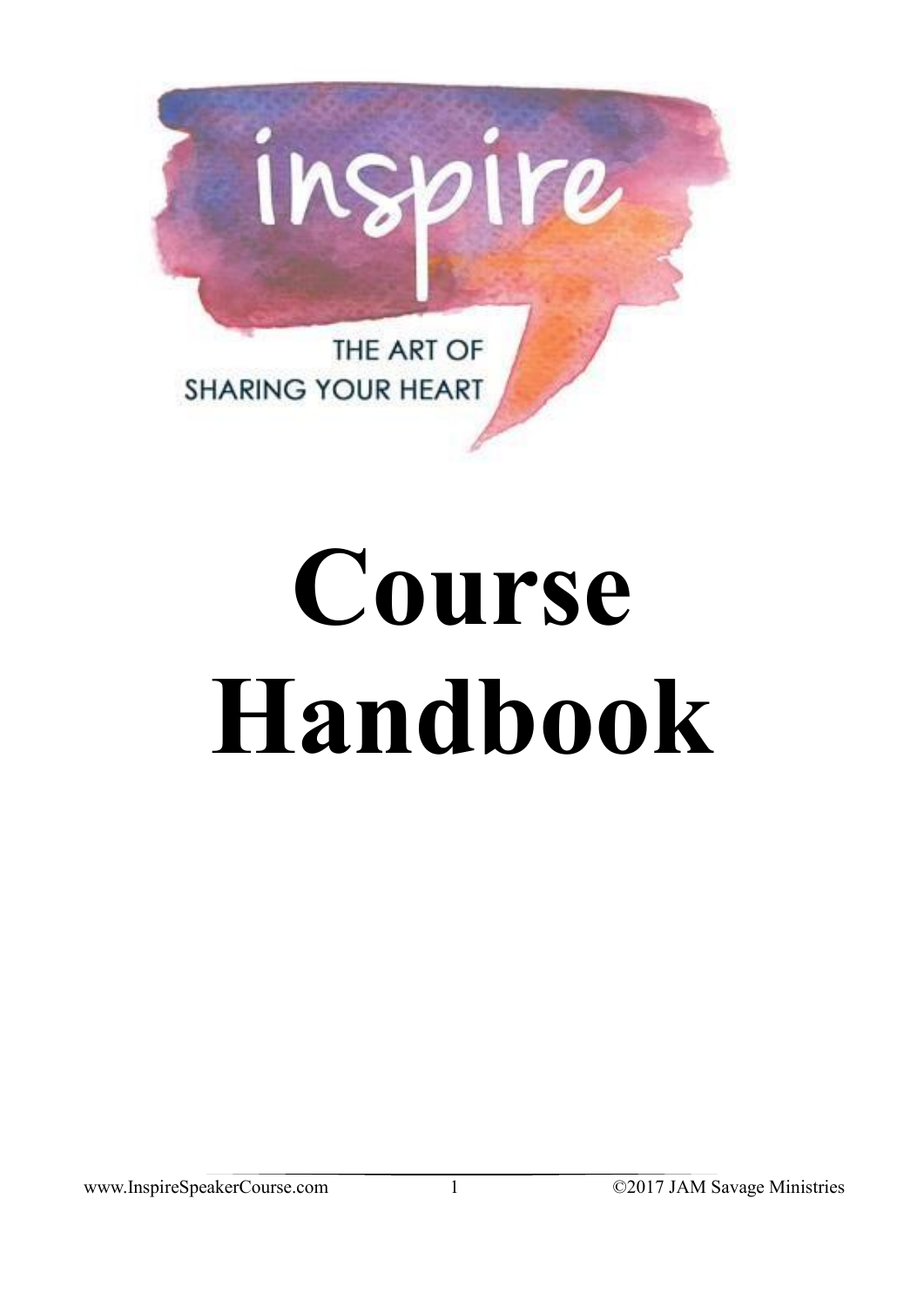

## **Module 1**

# Lay the **Foundation**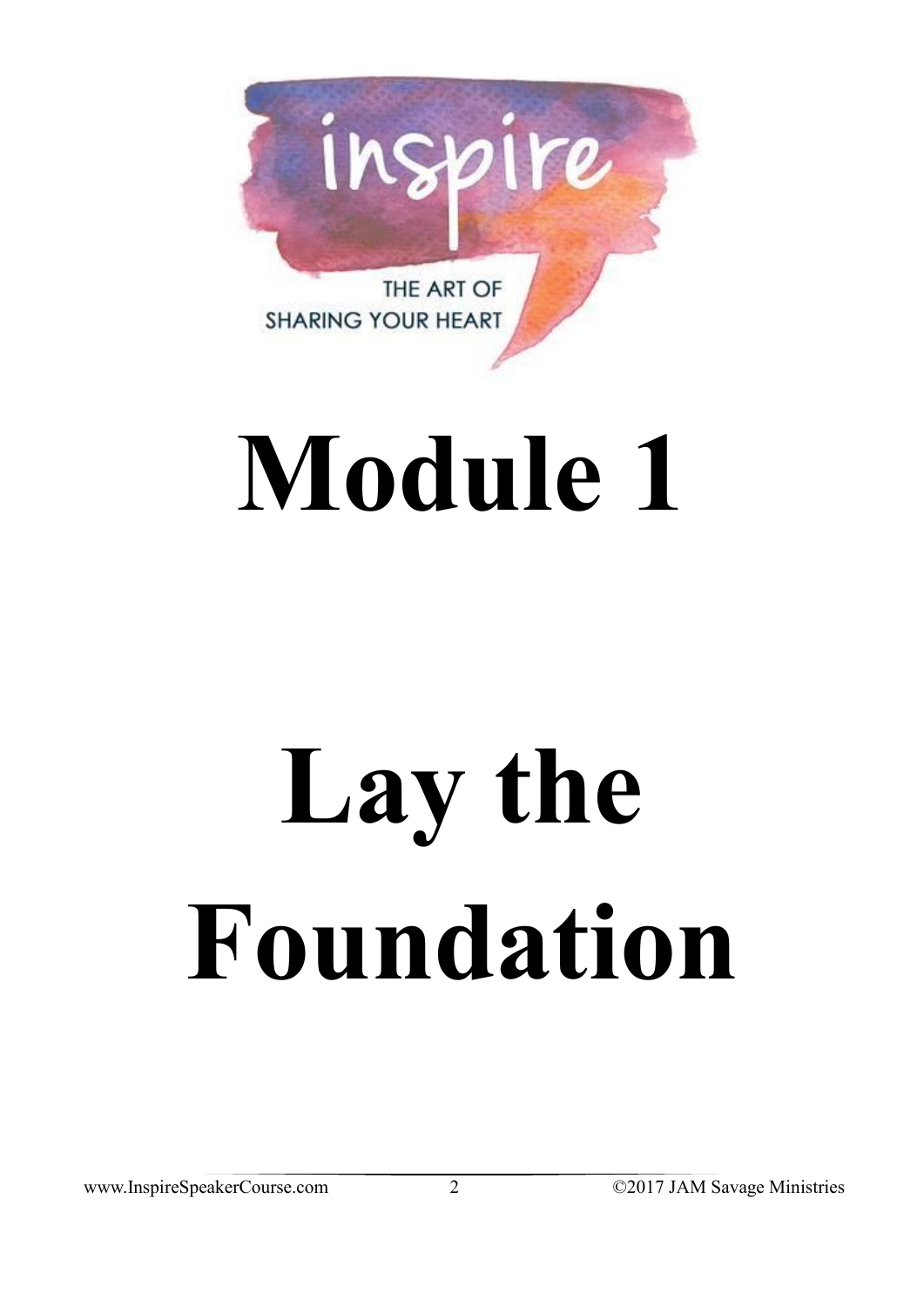

## **Video 1: Welcome and Overview**

#### **This course has four modules:**

- Lay the Foundation
- Craft Your Message
- Deliver Dynamically
- Build Your Relationships

#### **You are able to connect with others and with Jill in two places as you take the course:**

- In the comments under each video
- In the private Facebook group

#### **About the homework:**

- Do the homework. This is how you will be able to apply what you learn.
- NOTE: If you post a Facebook LIVE and Jill doesn't give you feedback within 48 hours, please email  $resoures(a)$  jills avage org to give her a heads-up that a video is out there. Jill and her team are monitoring the page but occasionally things can slip between the cracks and notifications can be missed. Thank you!

#### **Speaking skills are used in a lot of different ways:**

- Videos
- Webinars
- Interviews
- Podcasts
- Keynotes
- Workshops
- Training
- Retreats
- Day-to-day personal conversations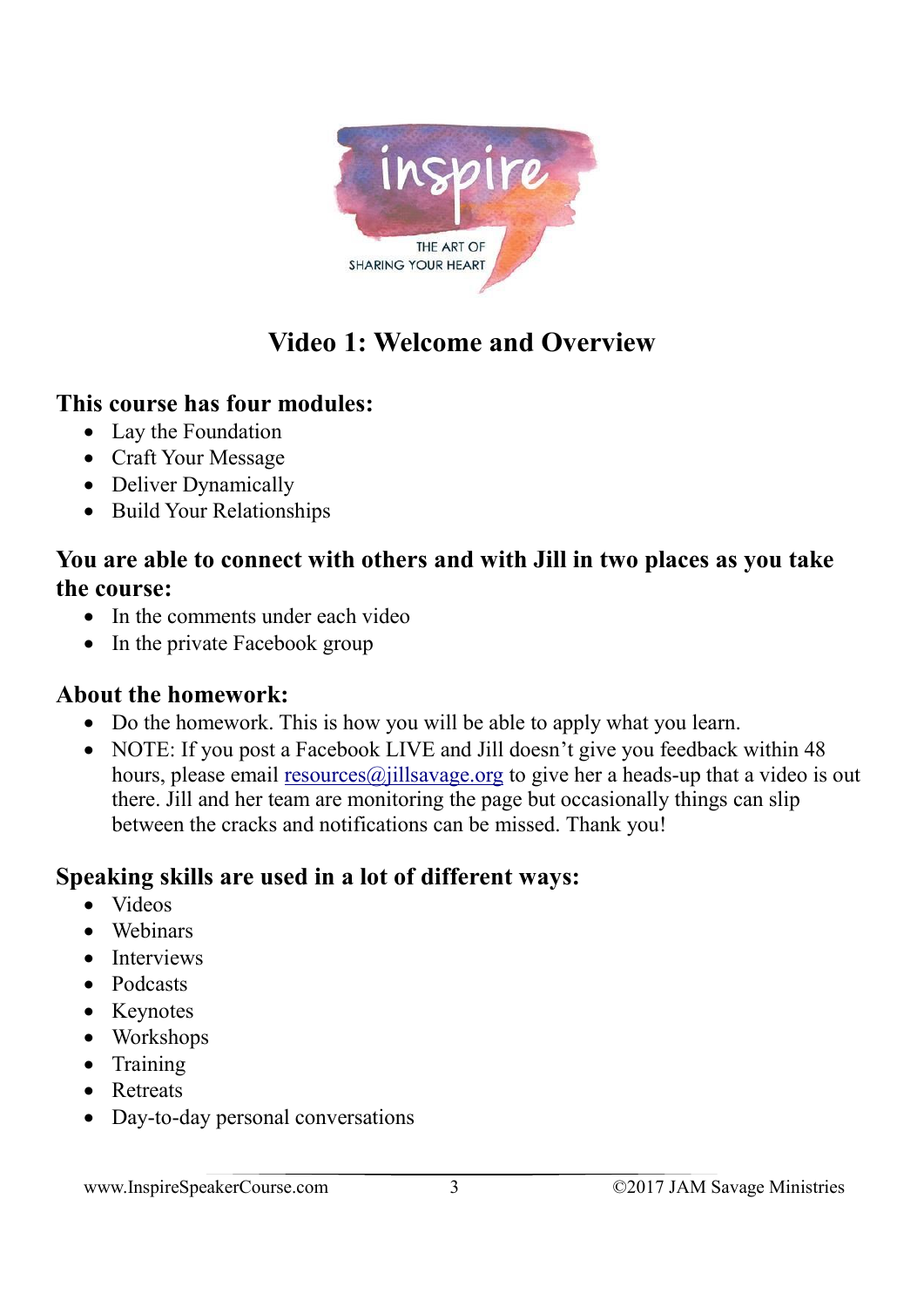#### **Can you identify a time you saw a speaker and it was powerful for you?** What were the elements that made the experience stick in your mind?

 $\_$  , and the contribution of the contribution of the contribution of the contribution of  $\mathcal{L}_\mathcal{A}$ 

 $\_$  , and the set of the set of the set of the set of the set of the set of the set of the set of the set of the set of the set of the set of the set of the set of the set of the set of the set of the set of the set of th

- Imagery?
- Stories?
- Authenticity?
- Delivery?

#### **Homework:**

 $\_$  , and the set of the set of the set of the set of the set of the set of the set of the set of the set of the set of the set of the set of the set of the set of the set of the set of the set of the set of the set of th

**Start paying attention to those you see speaking.** Maybe it's every Sunday at church as you watch the pastor speak, or maybe it's as you listen to a podcast or as you watch videos. Pay attention to the details. You've just taken that information in for inspiration in the past. Now I want you to move from inspiration to information, and really take note of what it is that makes a speaker draw an audience in.

**Watch a TED Talk.** Just Google "TED Talk" and see if you can find one on a topic you'd like to watch. Watch the speaker. What do they do well? What do you wish they would have done differently? What can *you* glean from their message and delivery? If you'd like to, you can share the link to the video you watched and your thoughts either in the comments below the video or over on the Facebook page.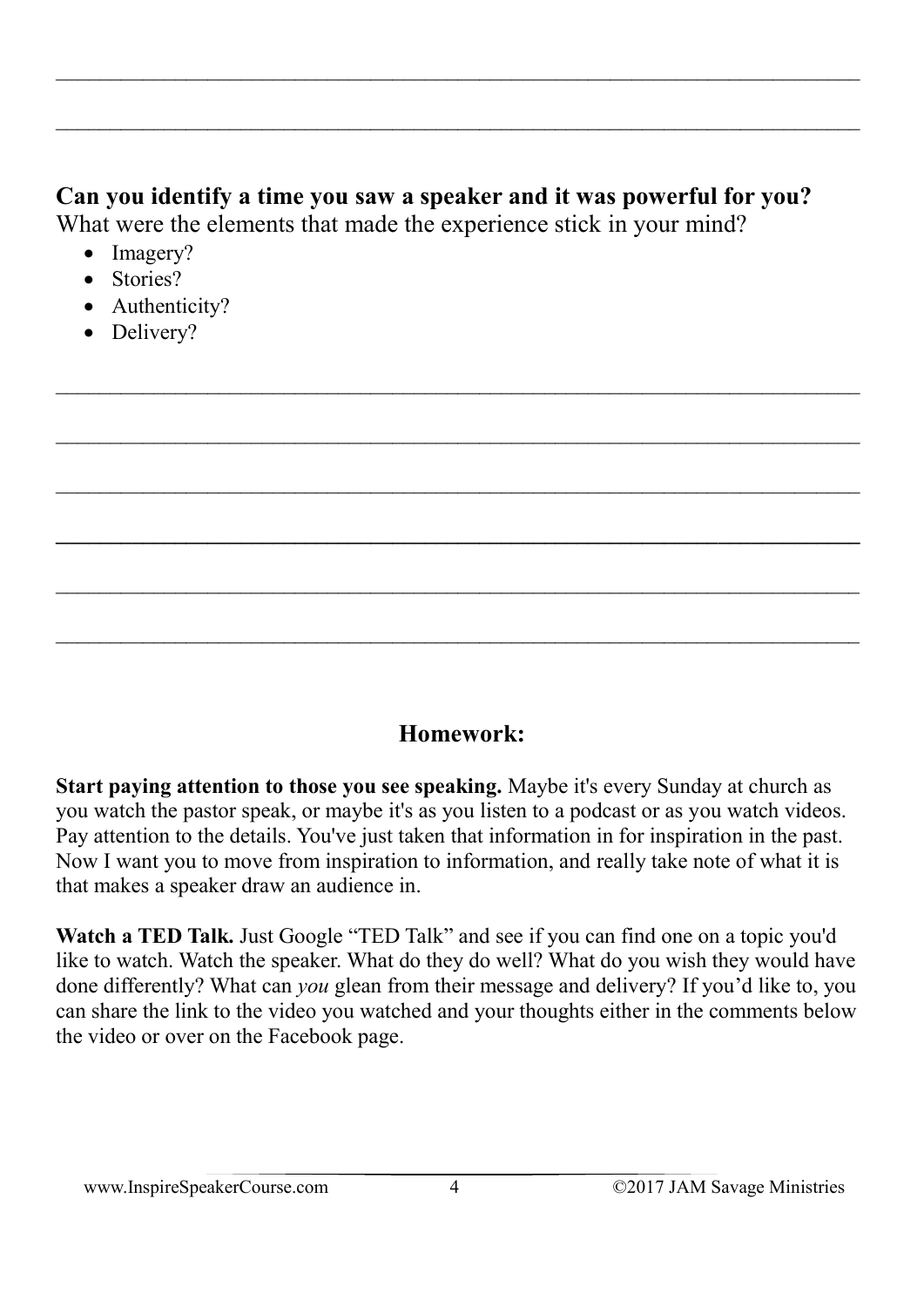

### Video 2: Know Your Why, Who, What and How

The first step in speaking is self-discovery. Your homework for this video is to pray and ponder these questions:

Why do I want to speak?

Who is my target audience?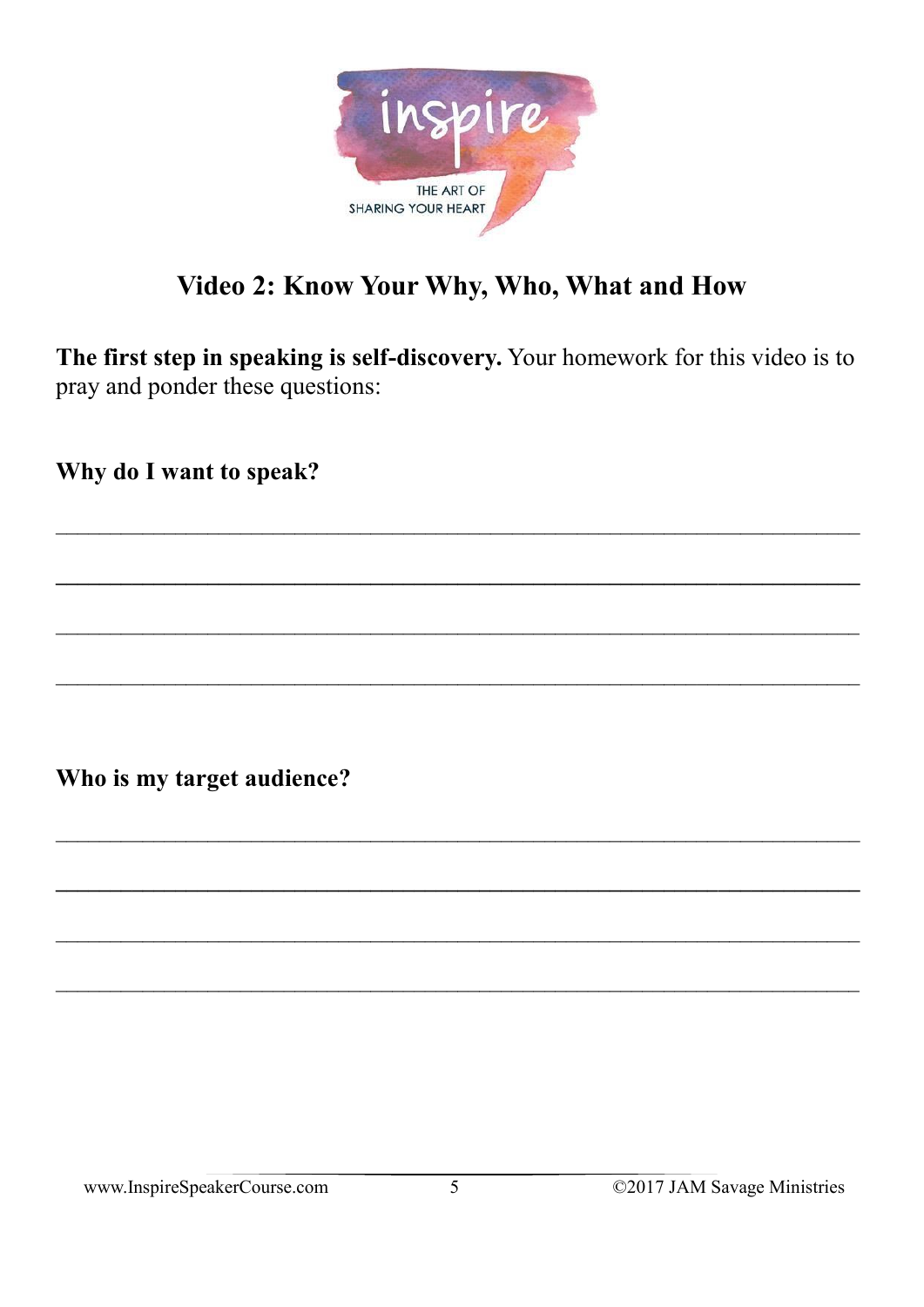What have I learned in my life that I can share about and use to pass on hard-earned wisdom?

What drives me? What am I passionate about?

What legacy do I want to leave?

(If you're having trouble figuring out the "what" questions, imagine you are dying and you have to leave a parting message. You can only give one piece of advice to those you leave behind. What would it be? What do you want to be remembered by?)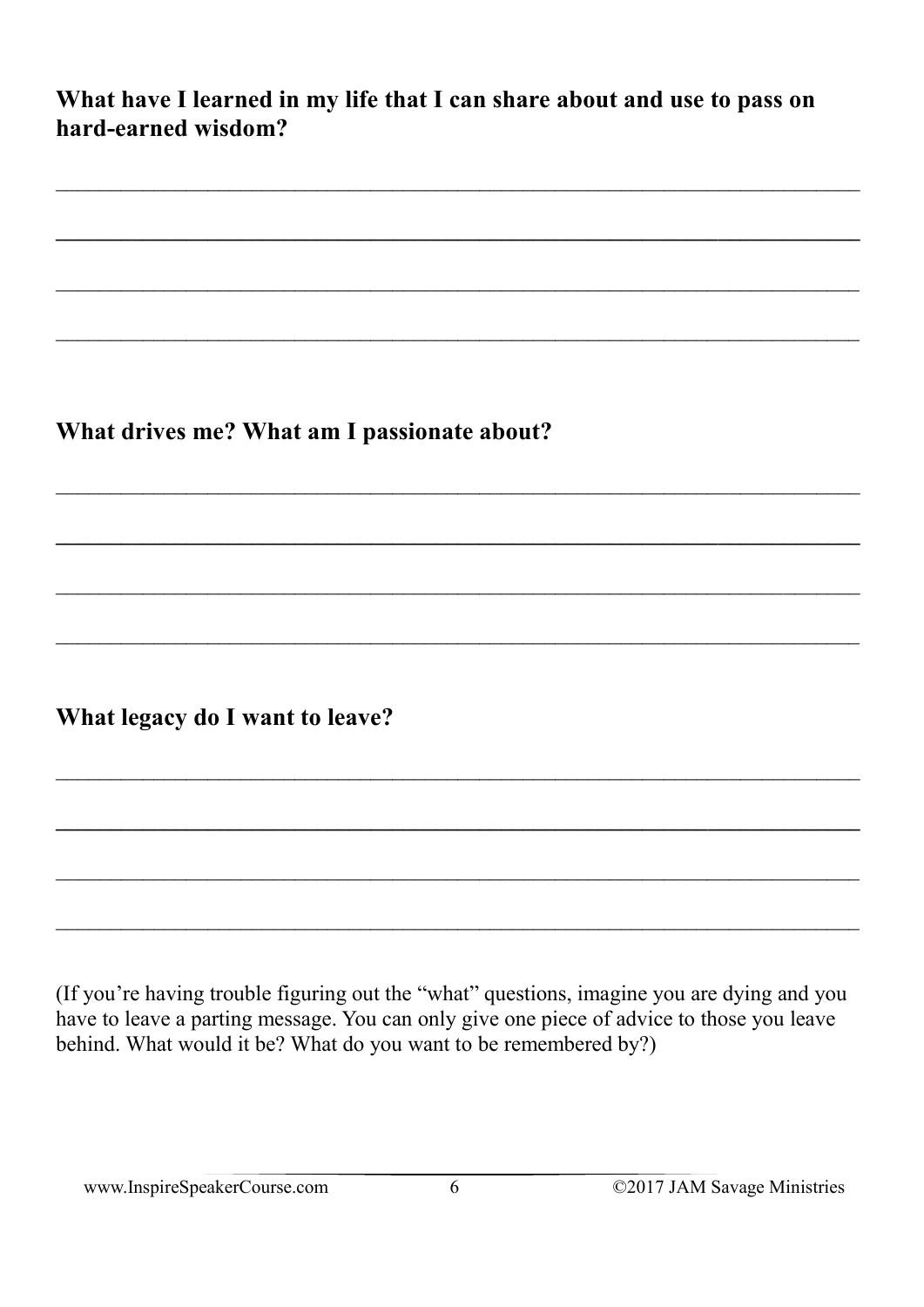Fill in the blank: "He/She was a person who taught me to:

| How can I best deliver this? |  |  |  |  |  |
|------------------------------|--|--|--|--|--|
|------------------------------|--|--|--|--|--|

Where do I have doors open to begin communicating my message?

**Additional Notes:** 

www.InspireSpeakerCourse.com

©2017 JAM Savage Ministries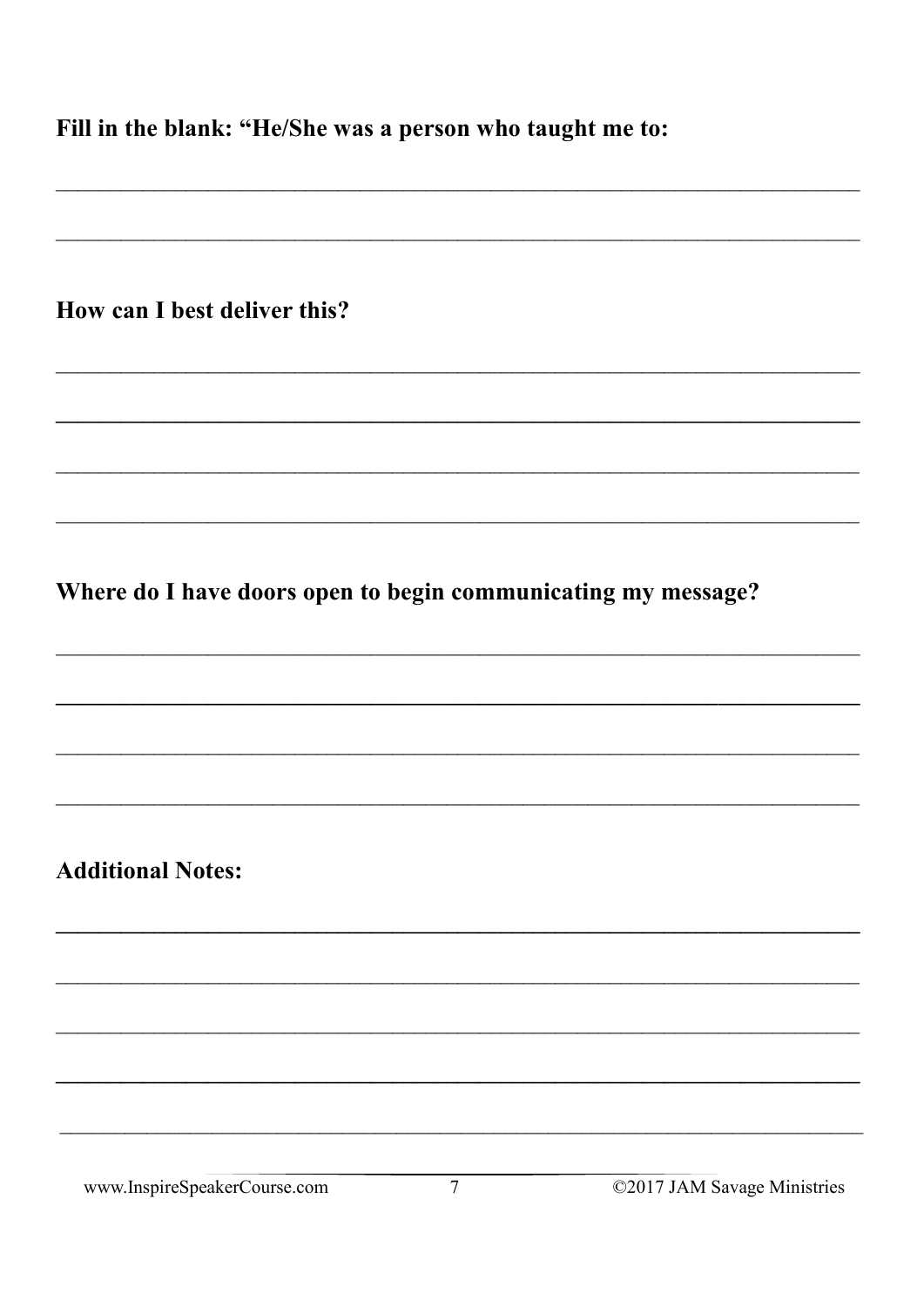

## **Video 3: What Are the Messages Only You Can Hear?**

 $\_$  , and the contribution of the contribution of  $\mathcal{L}_\mathcal{A}$  , and the contribution of  $\mathcal{L}_\mathcal{A}$ 

**\_\_\_\_\_\_\_\_\_\_\_\_\_\_\_\_\_\_\_\_\_\_\_\_\_\_\_\_\_\_\_\_\_\_\_\_\_\_\_\_\_\_\_\_\_\_\_\_\_\_\_\_\_\_\_\_\_\_\_\_\_\_\_\_\_\_\_\_\_\_\_\_\_\_**

**Identify your self-talk. What are the messages only you can hear?**

*"The enemy will try to keep us from sharing hope."*

Common self-talk lies and the truth you need to use to reframe those messages:

#### **"What will people think of me?"**

- We can't be people-pleasers.
- We need to be God-pleasers.
- Some people will like you and some people may not.
- We need to stop worrying about what other people think.

#### **"Who does she think she is?"**

She's a woman living out 1 Peter 3:15 that says, "Always be prepared to give an answer to everyone who asks you to give the reason for the hope that you have."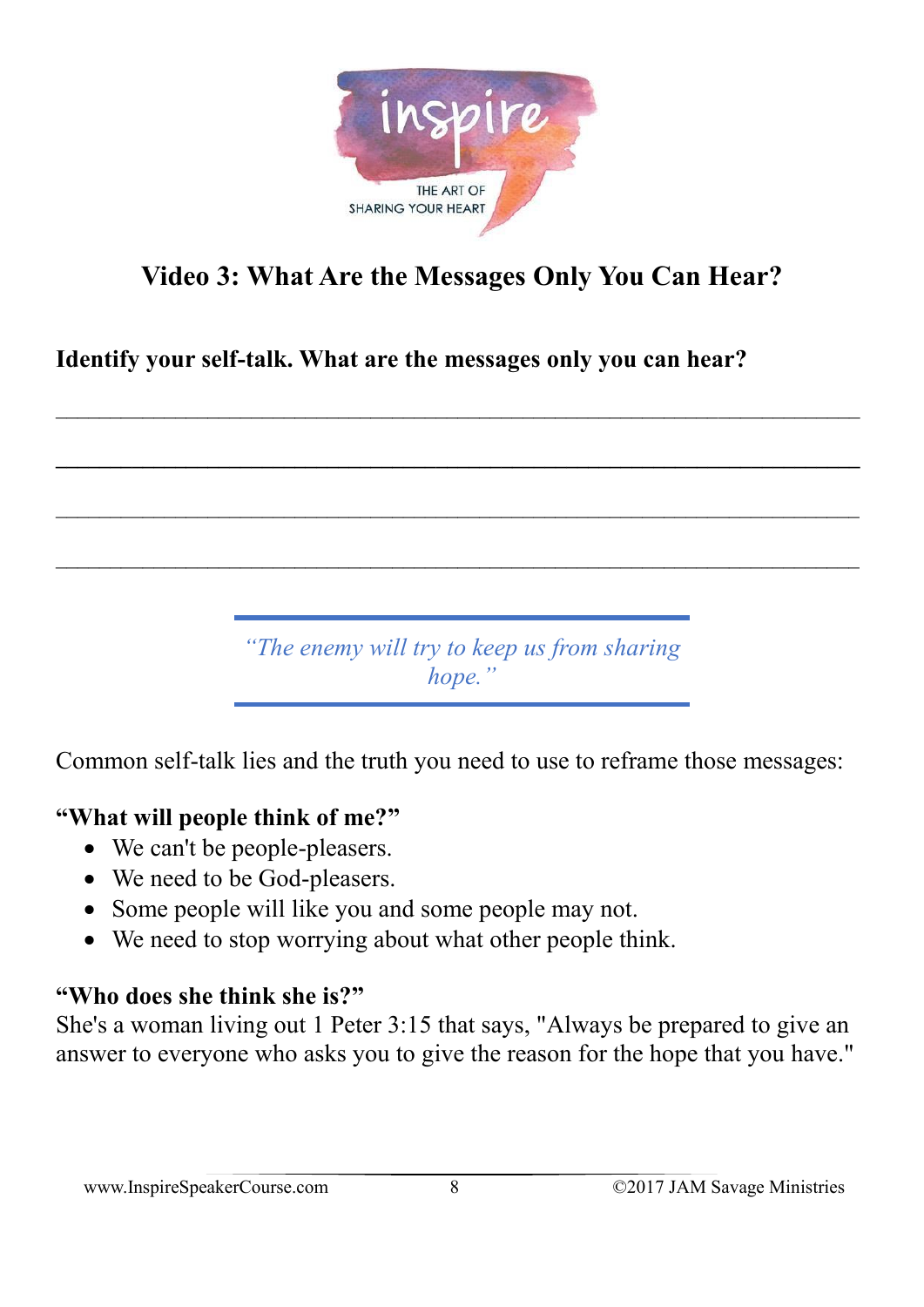#### **"I'm not spiritual enough to be doing this."**

- None of us are.
- Are you learning?
- Are you growing?
- Can you share the lessons God is teaching you?

### **"I'm not a good enough speaker."**

Are you a growing speaker?

*"Fear happens when we begin to focus on ourselves instead of our audience."*

**So, what's the story you're telling yourself about being a speaker?** How can you rewrite that narrative to tell yourself a story that aligns with truth? What selftalk can you rewrite into truth-talk?

 $\_$  , and the contribution of the contribution of  $\mathcal{L}_\mathcal{A}$  , and the contribution of  $\mathcal{L}_\mathcal{A}$ 

**\_\_\_\_\_\_\_\_\_\_\_\_\_\_\_\_\_\_\_\_\_\_\_\_\_\_\_\_\_\_\_\_\_\_\_\_\_\_\_\_\_\_\_\_\_\_\_\_\_\_\_\_\_\_\_\_\_\_\_\_\_\_\_\_\_\_\_\_\_\_\_\_\_\_**

 $\_$  , and the contribution of the contribution of the contribution of the contribution of  $\mathcal{L}_\text{max}$ 

 $\_$  , and the contribution of the contribution of  $\mathcal{L}_\mathcal{A}$  , and the contribution of  $\mathcal{L}_\mathcal{A}$ 

*"God doesn't call the equipped; He equips the called."*

**Learn to deal with fear by asking yourself, "What would happen then?**

**\_\_\_\_\_\_\_\_\_\_\_\_\_\_\_\_\_\_\_\_\_\_\_\_\_\_\_\_\_\_\_\_\_\_\_\_\_\_\_\_\_\_\_\_\_\_\_\_\_\_\_\_\_\_\_\_\_\_\_\_\_\_\_\_\_\_\_\_\_\_\_\_\_\_**

 $\_$  , and the contribution of the contribution of the contribution of the contribution of  $\mathcal{L}_\mathcal{A}$ 

 $\_$  , and the contribution of the contribution of the contribution of the contribution of  $\mathcal{L}_\mathcal{A}$ 

www.InspireSpeakerCourse.com 9 ©2017 JAM Savage Ministries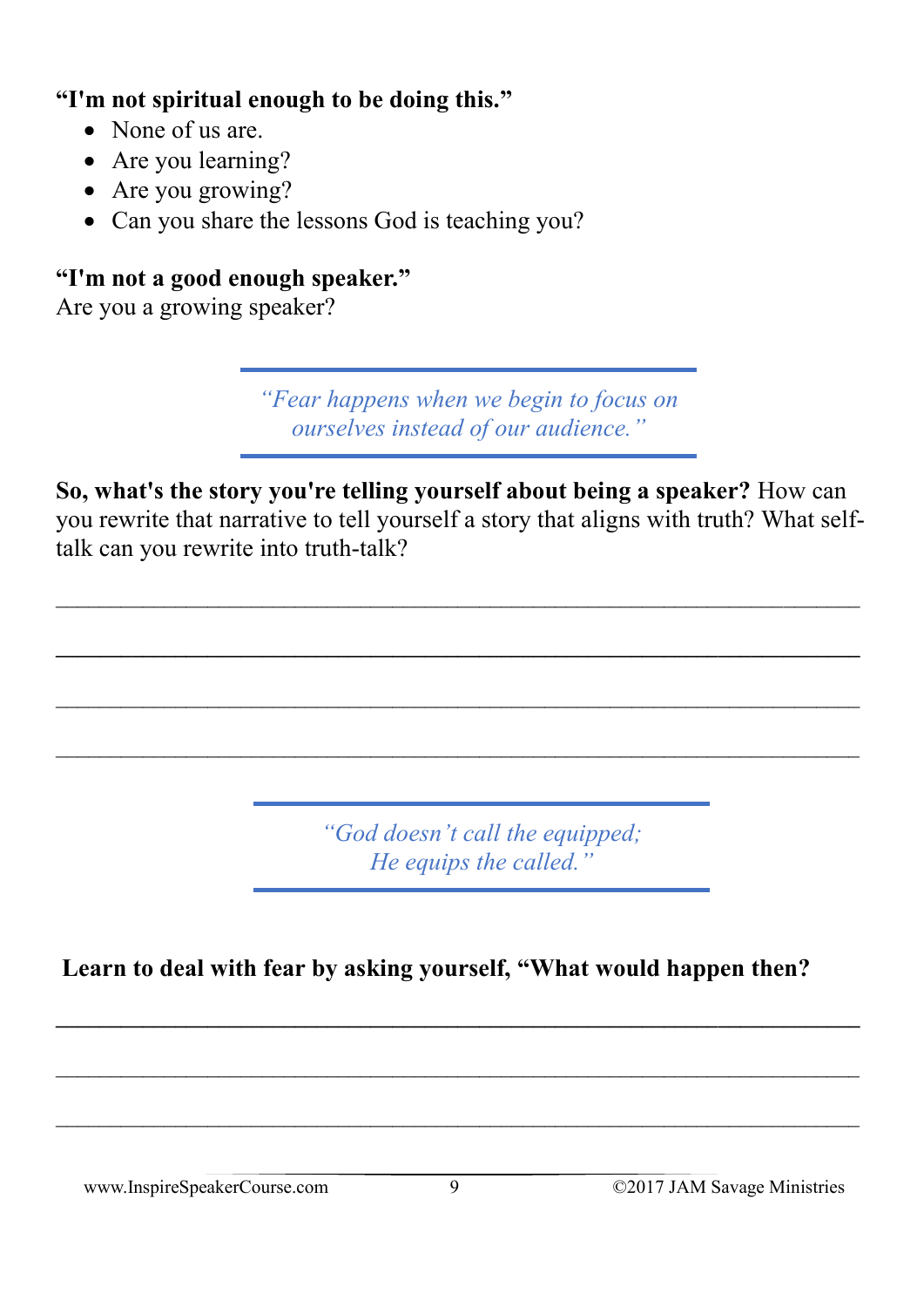*"There's too much at stake and you have too much to share to let fear stop your story."*

Additional Notes:

*"If you're being called to share your story in big ways or little ways, then you have to trust that God will equip you along the journey."*

 $\_$  , and the contribution of the contribution of the contribution of the contribution of  $\mathcal{L}_\mathcal{A}$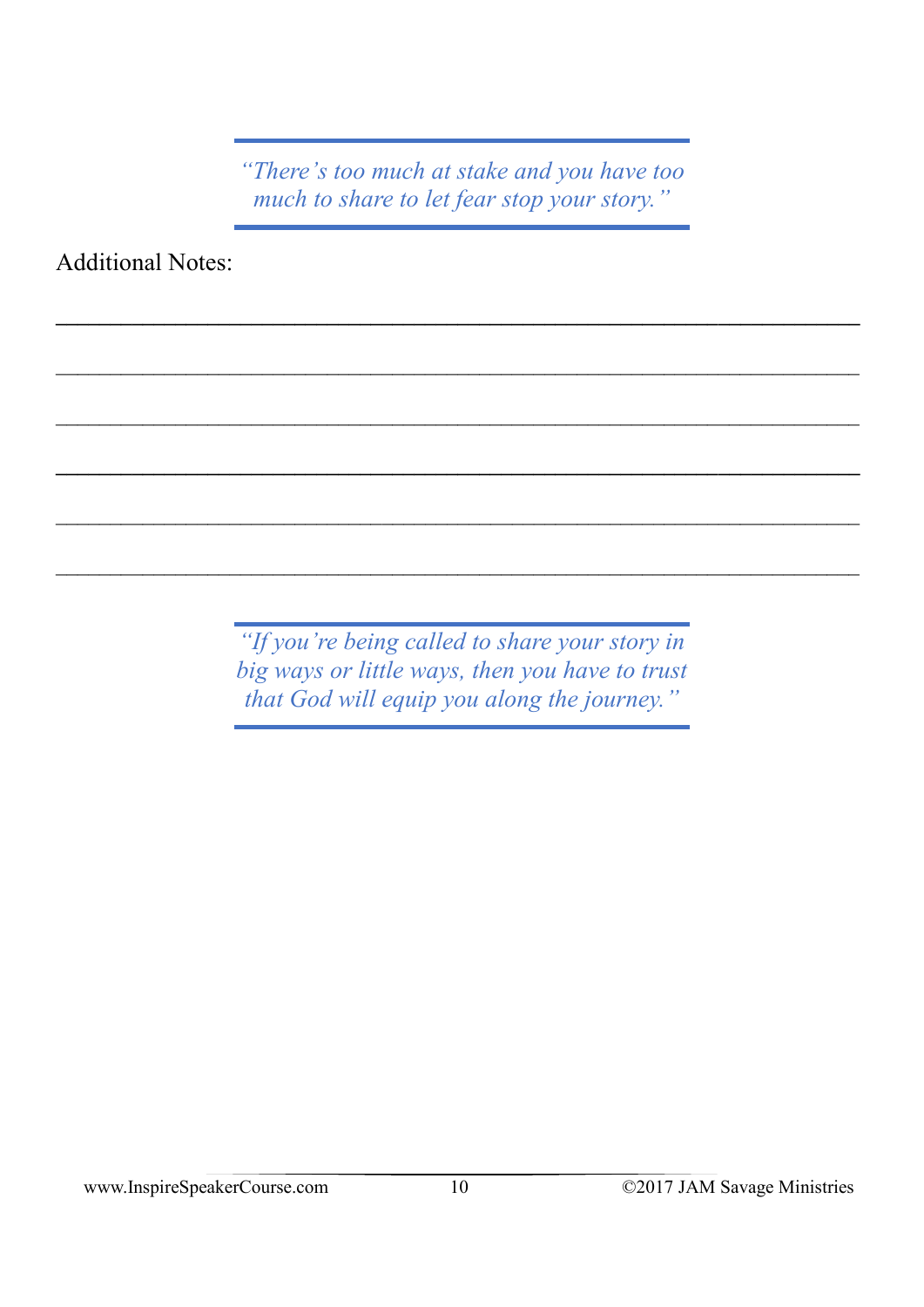

## **Video 4: The Power of Stories**

"Tell me a fact and I'll learn. Tell me a truth and I'll believe. But tell me a story and it will live in my heart forever."

#### **Stories:**

- Illustrate transferable principles.
- Allow your audience to identify with you.

#### **My stories:**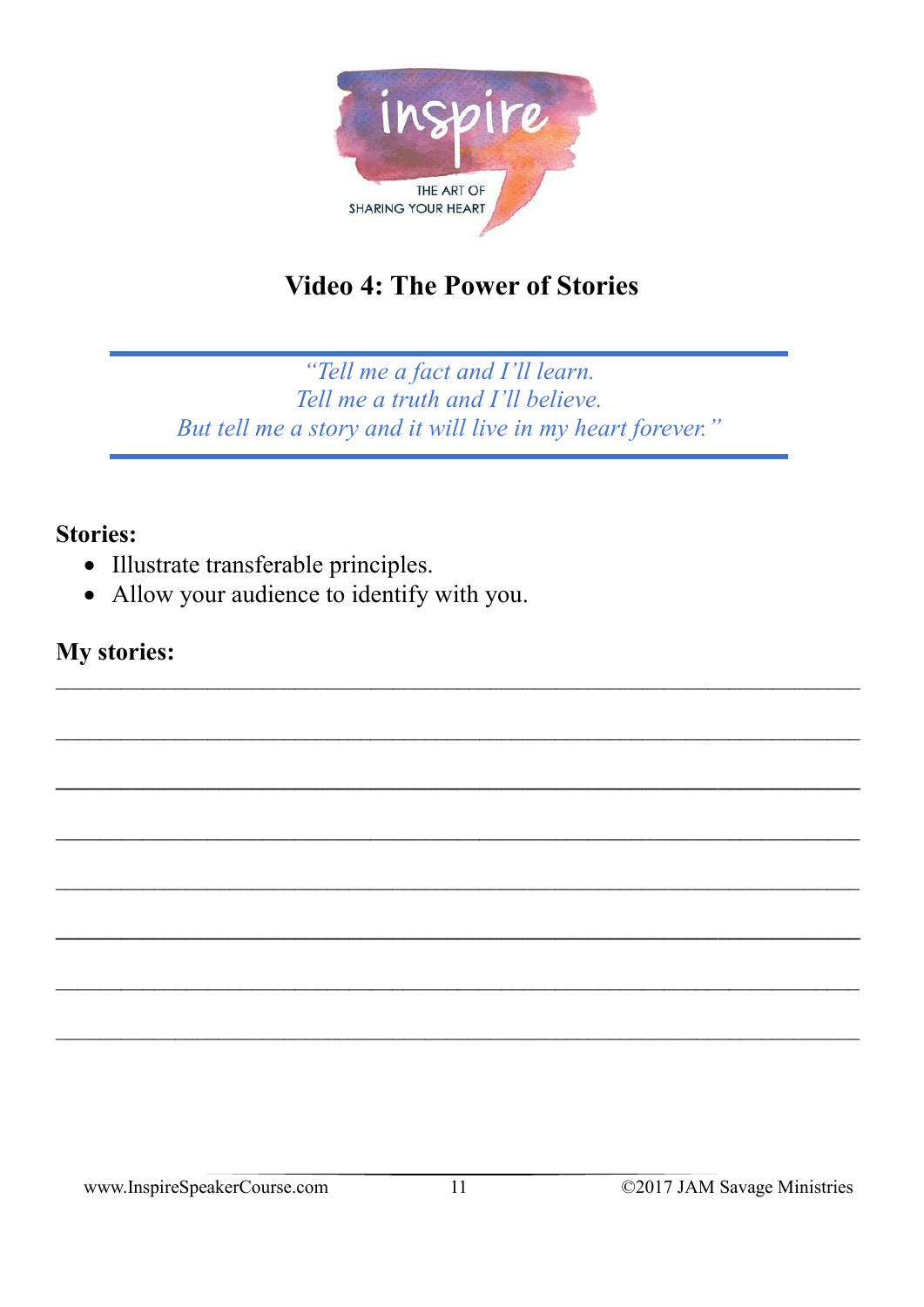| My stories from the timeline of my life: |
|------------------------------------------|
| $Birth - age 4:$                         |
|                                          |
|                                          |
| Age 5-10:                                |
|                                          |
|                                          |
| Age 11-15:                               |
|                                          |
|                                          |
| Age 15-20:                               |
|                                          |
|                                          |
| <b>Adult stories:</b>                    |
|                                          |
|                                          |
|                                          |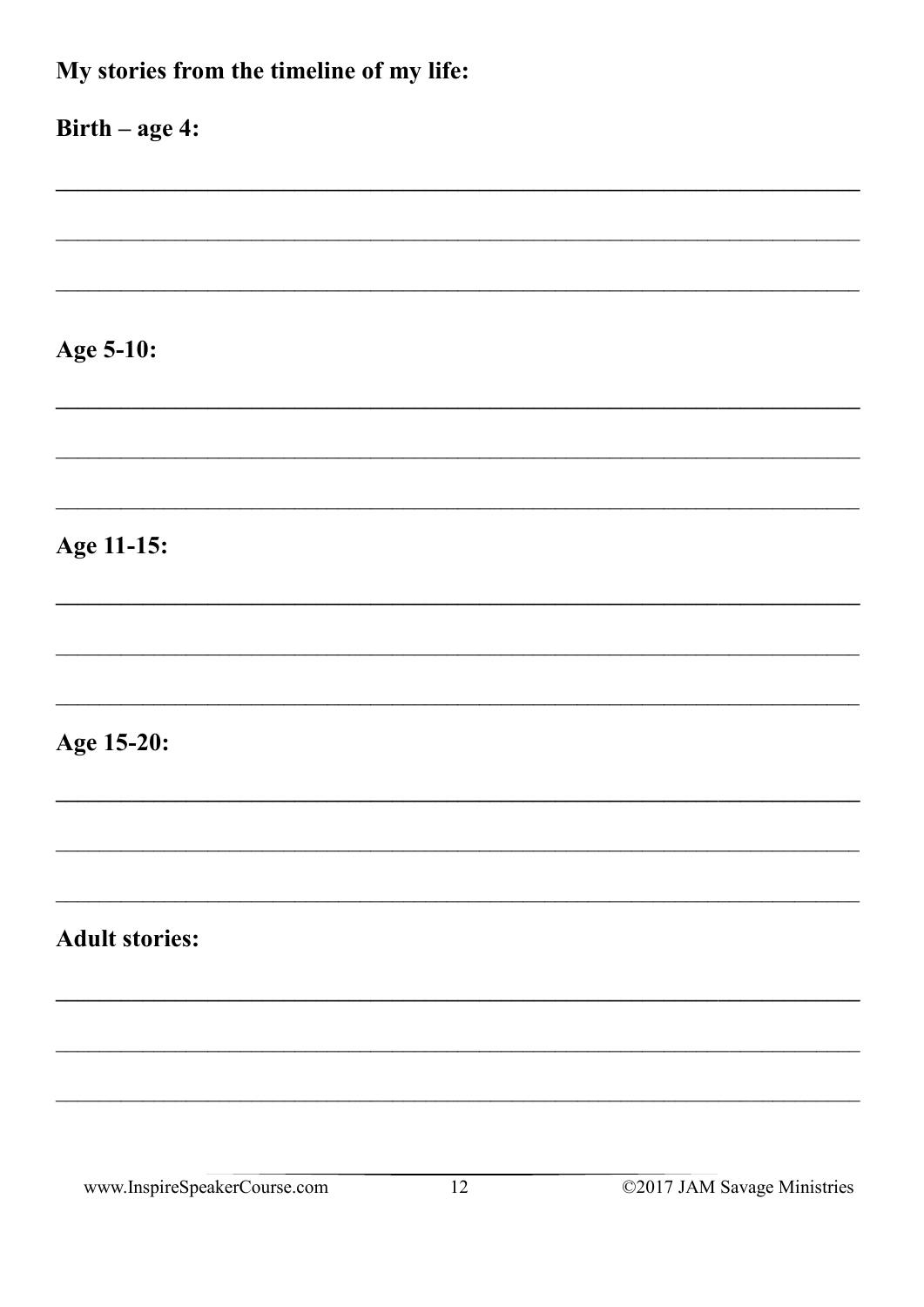## **Alphabet Stories:**

| $A \fbox{---}$                                                                                                                                                                                                                                                                                                                                                     |  |
|--------------------------------------------------------------------------------------------------------------------------------------------------------------------------------------------------------------------------------------------------------------------------------------------------------------------------------------------------------------------|--|
| $\mathbf{B}$                                                                                                                                                                                                                                                                                                                                                       |  |
| $\overline{C}$                                                                                                                                                                                                                                                                                                                                                     |  |
| $\overline{D}$                                                                                                                                                                                                                                                                                                                                                     |  |
|                                                                                                                                                                                                                                                                                                                                                                    |  |
| $F_{\overline{a}}$                                                                                                                                                                                                                                                                                                                                                 |  |
| $\overline{G}$                                                                                                                                                                                                                                                                                                                                                     |  |
|                                                                                                                                                                                                                                                                                                                                                                    |  |
|                                                                                                                                                                                                                                                                                                                                                                    |  |
|                                                                                                                                                                                                                                                                                                                                                                    |  |
|                                                                                                                                                                                                                                                                                                                                                                    |  |
| $\begin{picture}(150,10) \put(0,0){\vector(1,0){100}} \put(15,0){\vector(1,0){100}} \put(15,0){\vector(1,0){100}} \put(15,0){\vector(1,0){100}} \put(15,0){\vector(1,0){100}} \put(15,0){\vector(1,0){100}} \put(15,0){\vector(1,0){100}} \put(15,0){\vector(1,0){100}} \put(15,0){\vector(1,0){100}} \put(15,0){\vector(1,0){100}} \put(15,0){\vector(1,0){100}}$ |  |
| $M \fbox{---}$                                                                                                                                                                                                                                                                                                                                                     |  |
|                                                                                                                                                                                                                                                                                                                                                                    |  |
| $\begin{picture}(150,10) \put(0,0){\line(1,0){10}} \put(15,0){\line(1,0){10}} \put(15,0){\line(1,0){10}} \put(15,0){\line(1,0){10}} \put(15,0){\line(1,0){10}} \put(15,0){\line(1,0){10}} \put(15,0){\line(1,0){10}} \put(15,0){\line(1,0){10}} \put(15,0){\line(1,0){10}} \put(15,0){\line(1,0){10}} \put(15,0){\line(1,0){10}} \put(15,0){\line($                |  |
|                                                                                                                                                                                                                                                                                                                                                                    |  |
| $Q_{\underline{\hspace{1cm}}\underline{\hspace{1cm}}}$                                                                                                                                                                                                                                                                                                             |  |
| $R$ $\overline{\phantom{a}}$                                                                                                                                                                                                                                                                                                                                       |  |
| S                                                                                                                                                                                                                                                                                                                                                                  |  |
|                                                                                                                                                                                                                                                                                                                                                                    |  |
|                                                                                                                                                                                                                                                                                                                                                                    |  |
|                                                                                                                                                                                                                                                                                                                                                                    |  |
| $W$ $\overline{\phantom{a}}$                                                                                                                                                                                                                                                                                                                                       |  |
| $X$ $\overline{\phantom{a}}$                                                                                                                                                                                                                                                                                                                                       |  |
|                                                                                                                                                                                                                                                                                                                                                                    |  |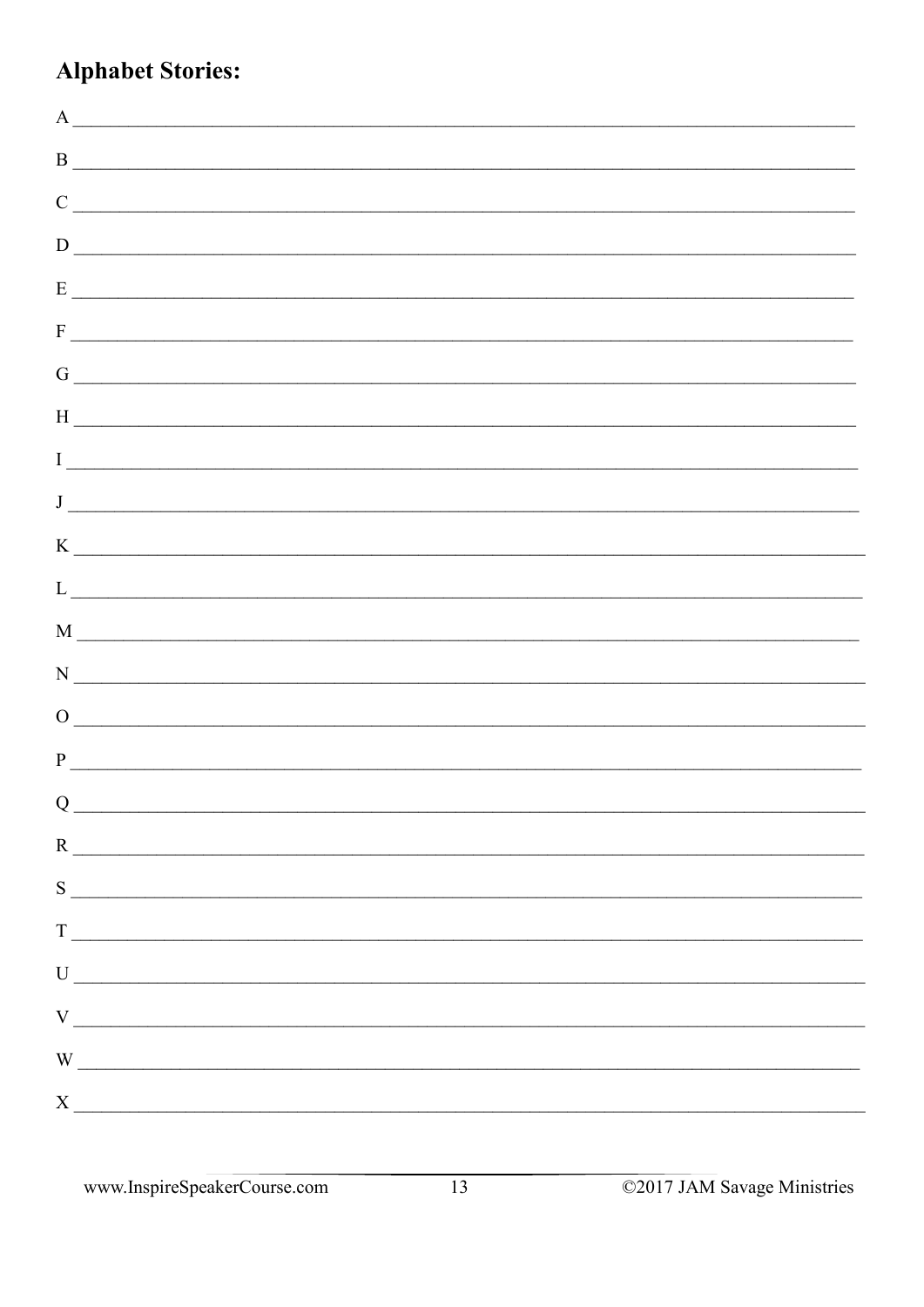$Y$   $\vdots$ 

#### **What stories of others do I know?**

 $Z \sim$ 

#### **Homework:**

 $\_$  , and the set of the set of the set of the set of the set of the set of the set of the set of the set of the set of the set of the set of the set of the set of the set of the set of the set of the set of the set of th

 $\_$  , and the contribution of the contribution of the contribution of the contribution of  $\mathcal{L}_\mathcal{A}$ 

 $\_$  , and the set of the set of the set of the set of the set of the set of the set of the set of the set of the set of the set of the set of the set of the set of the set of the set of the set of the set of the set of th

 $\_$  , and the contribution of the contribution of the contribution of the contribution of  $\mathcal{L}_\mathcal{A}$ 

 $\_$  , and the contribution of the contribution of the contribution of the contribution of  $\mathcal{L}_\mathcal{A}$ 

 $\mathcal{L}_\text{max} = \mathcal{L}_\text{max} = \mathcal{L}_\text{max} = \mathcal{L}_\text{max} = \mathcal{L}_\text{max} = \mathcal{L}_\text{max} = \mathcal{L}_\text{max} = \mathcal{L}_\text{max} = \mathcal{L}_\text{max} = \mathcal{L}_\text{max} = \mathcal{L}_\text{max} = \mathcal{L}_\text{max} = \mathcal{L}_\text{max} = \mathcal{L}_\text{max} = \mathcal{L}_\text{max} = \mathcal{L}_\text{max} = \mathcal{L}_\text{max} = \mathcal{L}_\text{max} = \mathcal{$ 

 $\_$  , and the contribution of the contribution of  $\mathcal{L}_\mathcal{A}$  , and the contribution of  $\mathcal{L}_\mathcal{A}$ 

#### **Do a two-minute Facebook Live in our Facebook group.**

- Think of one story you can share and one takeaway from that story.
- Keep it between 2 and 3 minutes.
- Tell your story succinctly and then share the takeaway.
- Don't spend time saying hello to people. Jump right in, tell the story and the takeaway.
- Think ahead about what you'll leave us with. What will be the last statement that you'll share?
	- o Is it a quote?
	- $\circ$  Is it a call to action?

*"Do not despise the day of small beginnings for the Lord rejoices in seeing the work begin." Zechariah 4:10*

www.InspireSpeakerCourse.com 14 ©2017 JAM Savage Ministries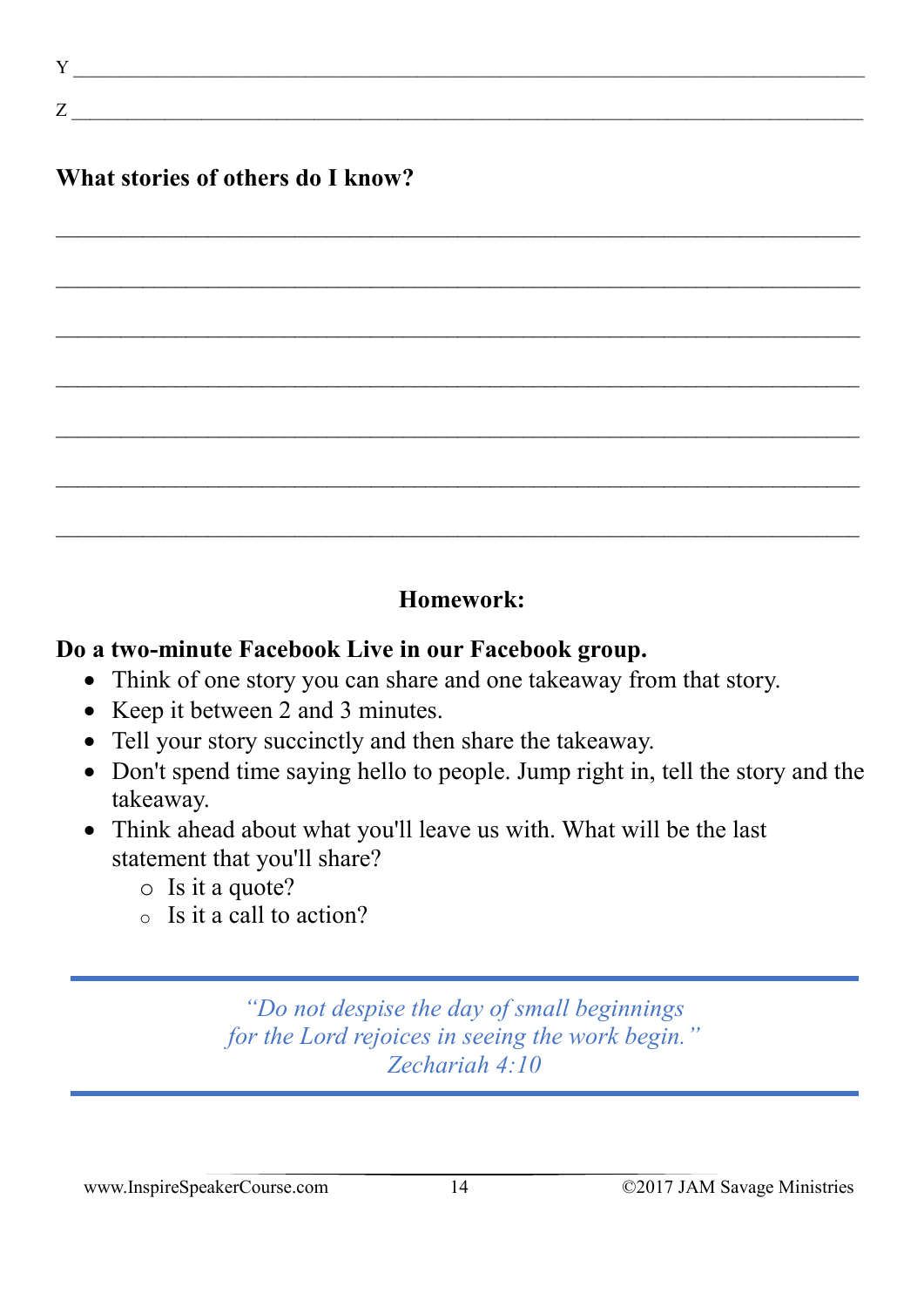| <b>Additional Notes:</b> |  |  |
|--------------------------|--|--|
|                          |  |  |
|                          |  |  |
|                          |  |  |
|                          |  |  |
|                          |  |  |
|                          |  |  |
|                          |  |  |
|                          |  |  |
|                          |  |  |
|                          |  |  |
|                          |  |  |
|                          |  |  |
|                          |  |  |
|                          |  |  |
|                          |  |  |
|                          |  |  |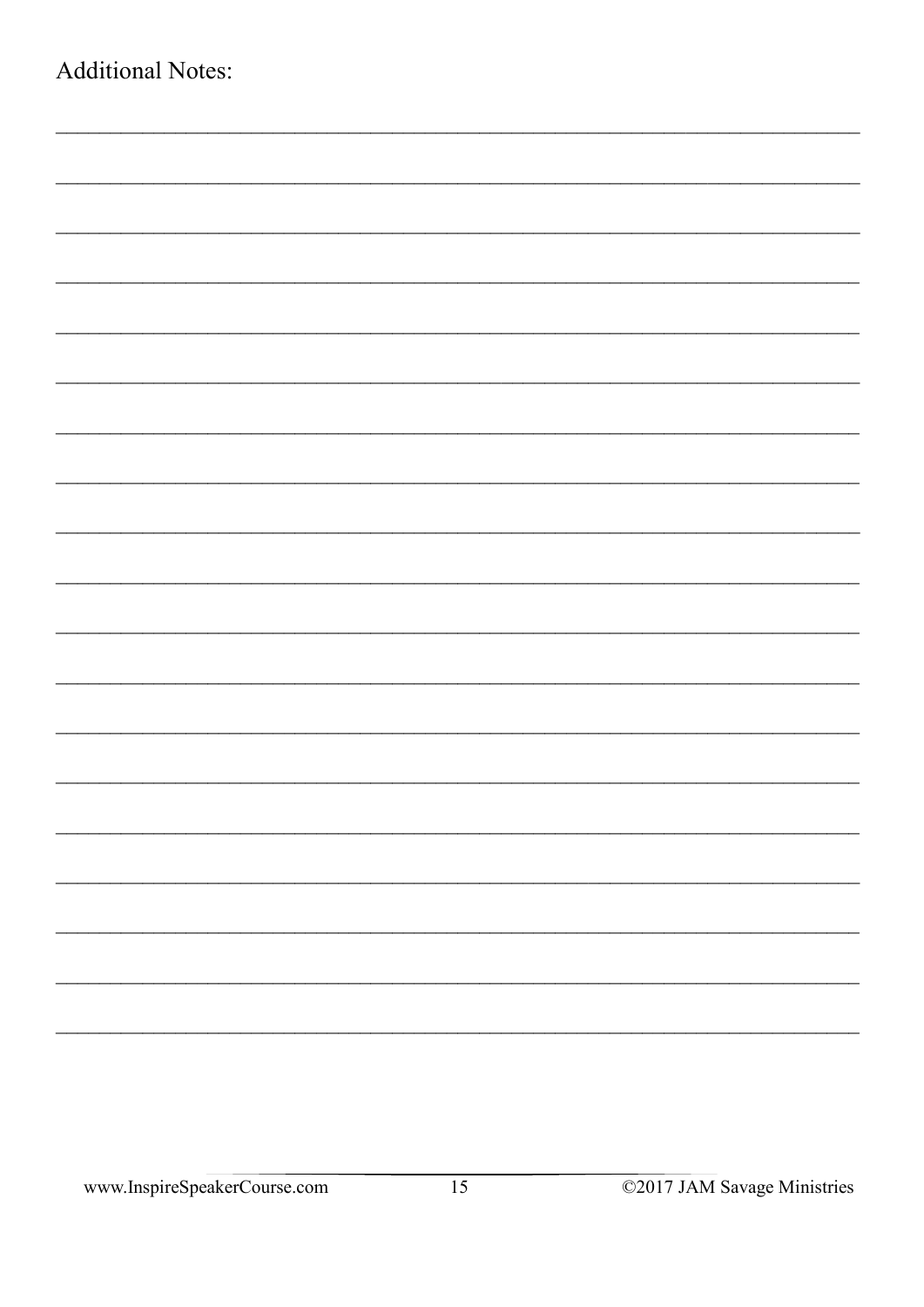

## **Module 2**

# **Craft the Message**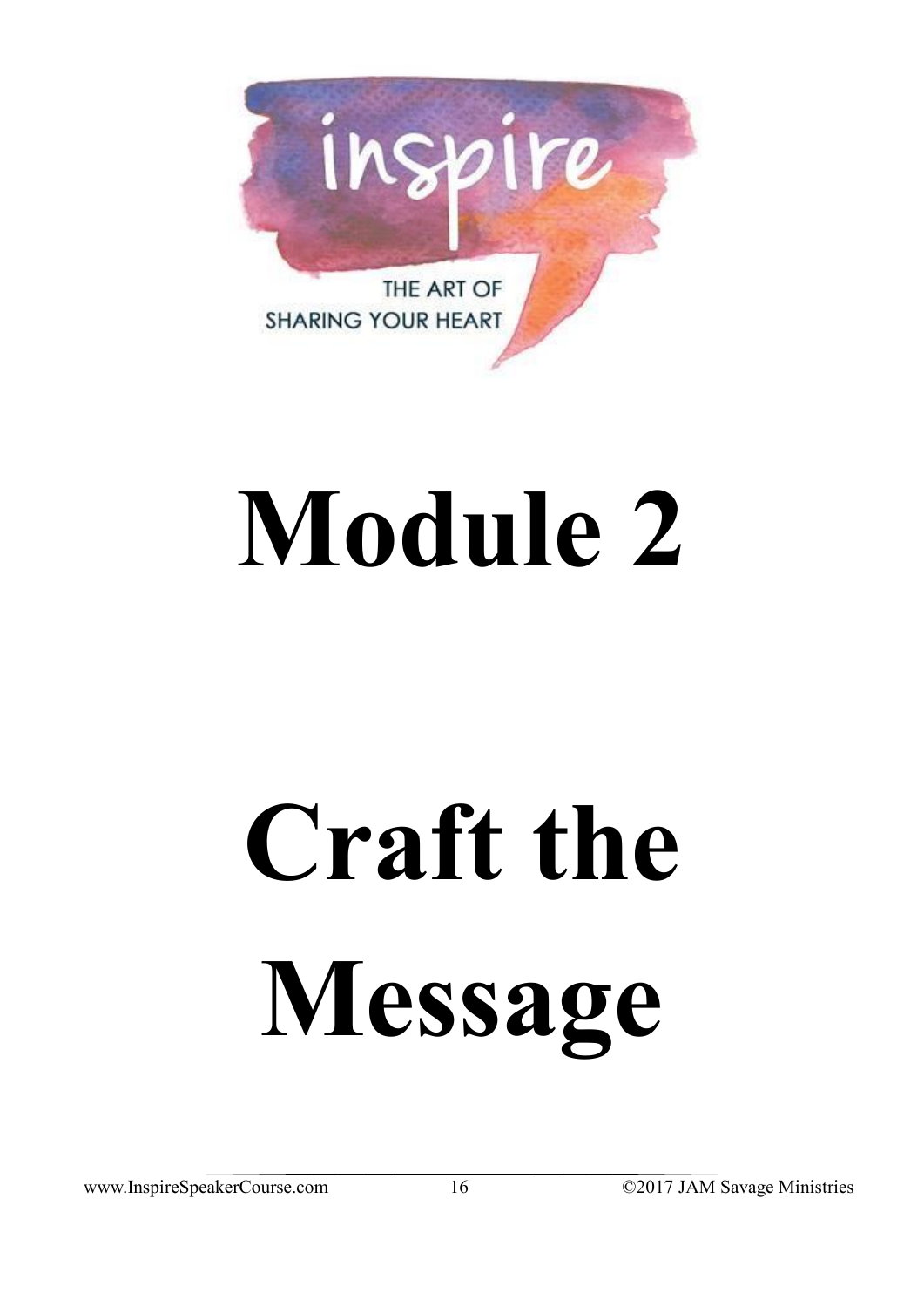

## **Video 1: Choose Your Topic and Identify Your Goal**

What do I want my audience to be thinking and doing at the end of my message?

What annoys me about other messages I've heard? Is there a gap I could fill?

What is often left out of conversations in churches? Can I talk about that?

www.InspireSpeakerCourse.com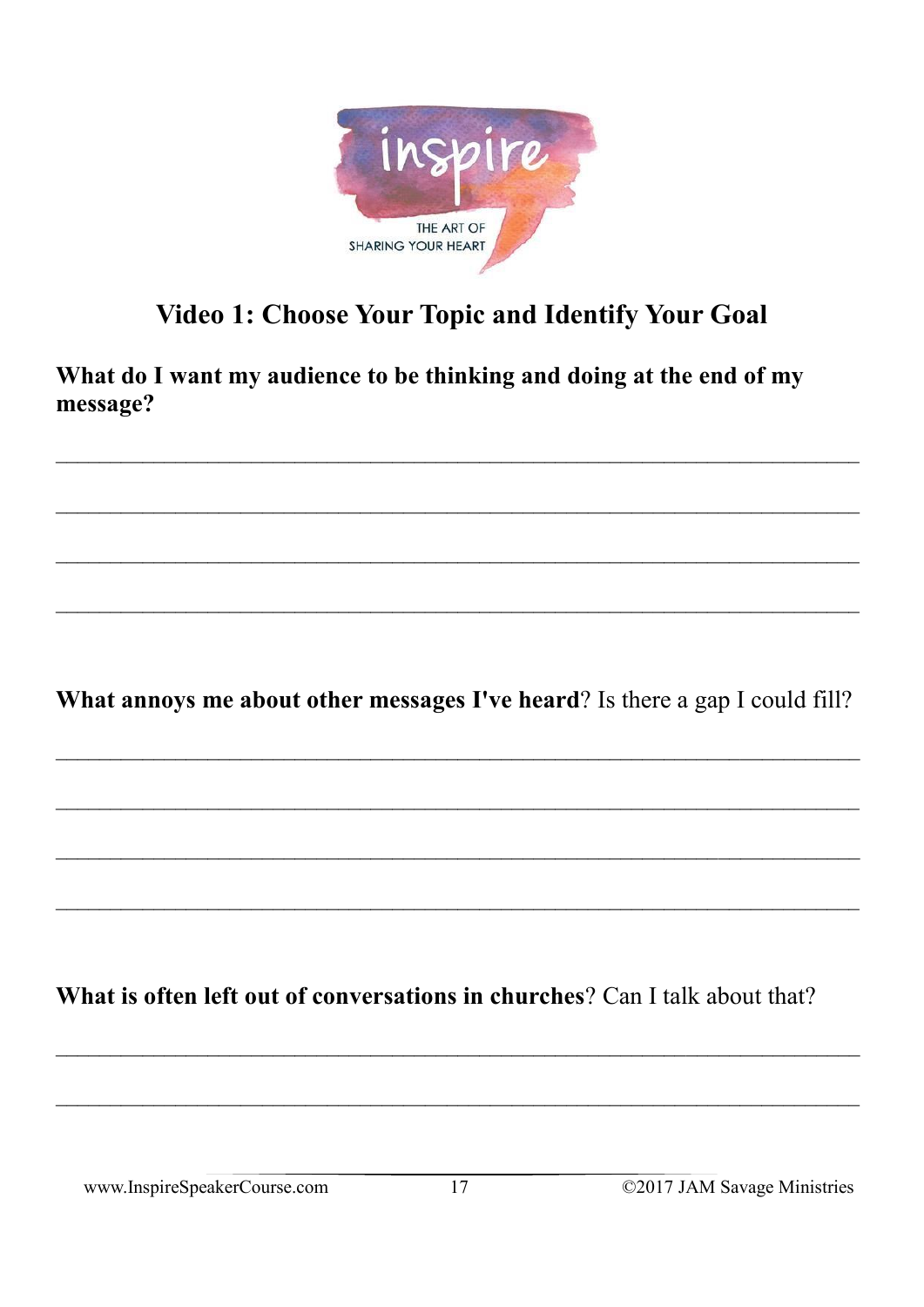What are questions I'm asked that I enjoy answering?

How do I want to disrupt my audience's thinking?

What is my audience's self-talk that I can address?

www.InspireSpeakerCourse.com

©2017 JAM Savage Ministries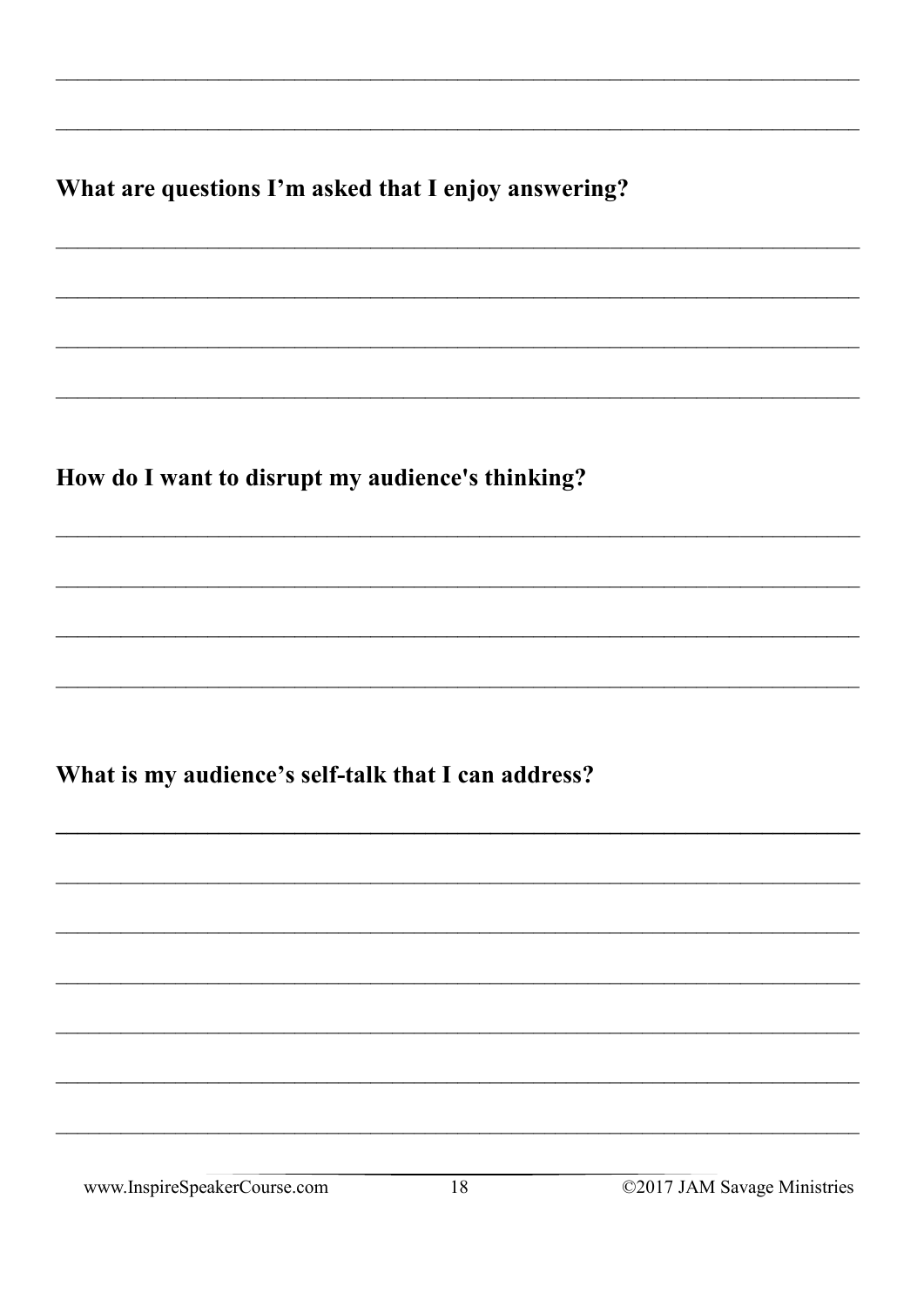"If you can't write your message in a sentence, you can't say it in an hour." What we need to do is really encapsulate what it is that we're going to be speaking about in a very clear, single objective statement.

**What messages are floating around in your head? How can you write them out in a single sentence to fit the** *why you should* **or** *how you can* **objectives Ken Davis talks about?** 

 $\_$  , and the set of the set of the set of the set of the set of the set of the set of the set of the set of the set of the set of the set of the set of the set of the set of the set of the set of the set of the set of th

 $\_$  , and the contribution of the contribution of  $\mathcal{L}_\mathcal{A}$  , and the contribution of  $\mathcal{L}_\mathcal{A}$ 

 $\_$  , and the contribution of the contribution of  $\mathcal{L}_\mathcal{A}$  , and the contribution of  $\mathcal{L}_\mathcal{A}$ 

#### **Jill's examples:**

*Every mom should be a wife first, mother second for three reasons: It provides security to your children, it keeps your marriage a priority, and it provides a lifestyle example for your children.*

*Every mom can know that Jesus understands the everyday challenges she faces with these three perspectives: People were always calling Him, ministry for Jesus was whoever was standing in front of Him, and Jesus was always being touched by people.*

#### **Be careful of hidden objectives you may not even realize are there.**

- *I hope they like me.*
- *I hope I can fill the time.*
- *I hope I can impress the audience.*
- Those take us away from the importance of the message that we have to deliver.

#### **Homework:**

- Use the questions in this lesson to narrow down your topic possibilities.
- Choose a topic for a message you're going to develop.
- Write a single sentence or a single objective statement that helps you clarify where you're going.
- Share your objective statement in the comments under the video or over on our Inspire Course Facebook Page if you'd like!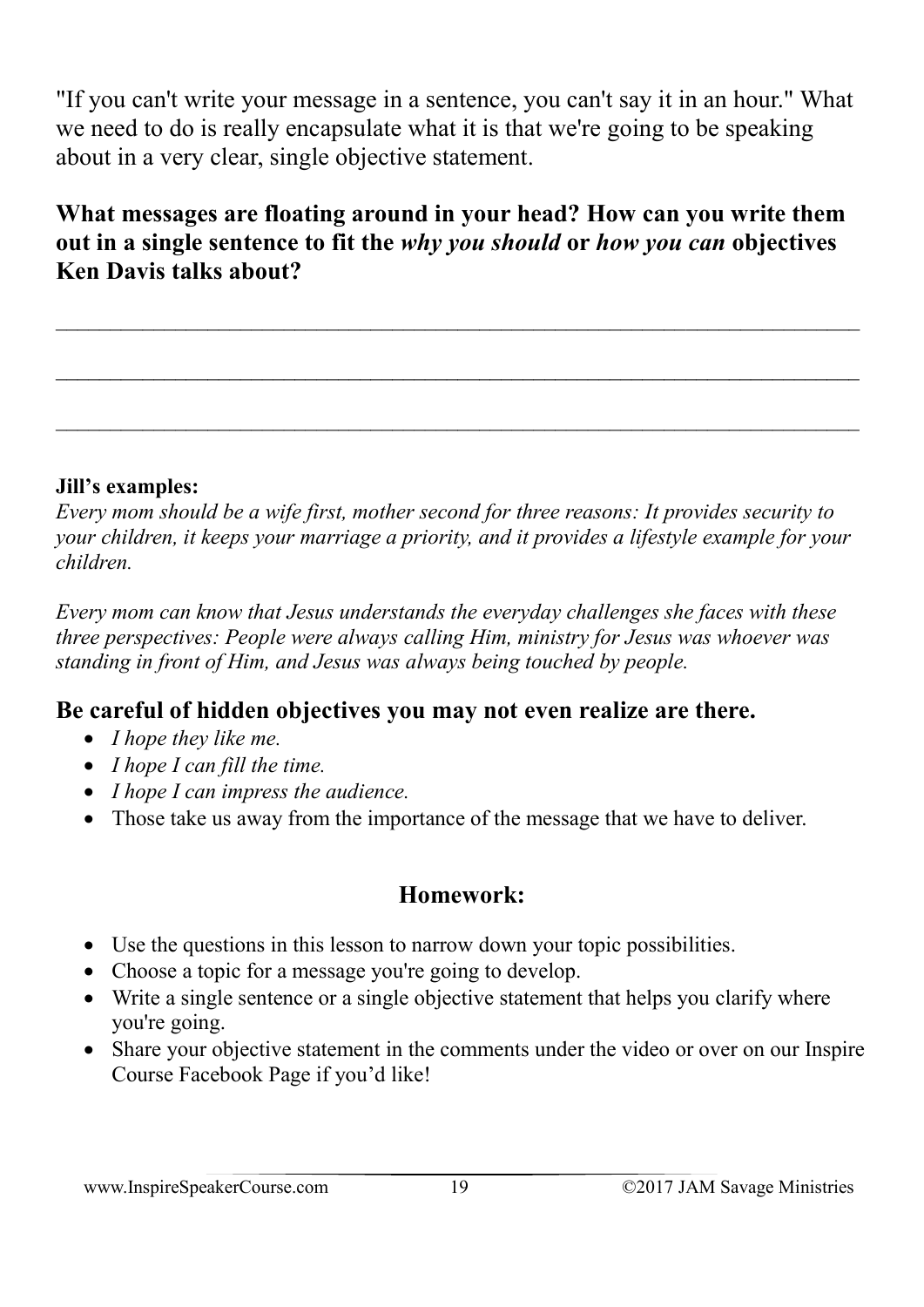

### **Video 2: Make it Stick**

#### **Sticky Statements do two things:**

- Sticky statements take your speaking from mundane to memorable by condensing your thoughts into poetic cadences that stick with the listener.
- Sticky statements increase the reach and the impact of your message by giving your audience easy takeaways that they want to share on social media. (source: Lysa Terkeurst teaching)

Examples:

*Bad Moments Don't Make Bad Mamas.* Lysa Terkeurst

*It is not well with my circumstances, but it is well with my soul*. Jennifer Rothschild *A real marriage isn't perfect. A real marriage is two people being perfected*." Mark and Jill Savage

*When we spend too much time touching screens, we spend too little time touching lives.* Jill Savage

#### **Ways to create sticky statements:**

- P is Picture; is there a word picture or a metaphor that I can use?
- R is Rhyme; can I use a rhyme to make it memorable?
- E is Echo; can I repeat words or sounds to help it stick?
- A is Alliteration; can I use words that start with the same letter to drive it home?
- C is Contrast; can I say two opposite words or ideas?
- H is hook; how can I naturally repeat my statement throughout my message to make it stick?

 $\_$  , and the contribution of the contribution of the contribution of the contribution of  $\mathcal{L}_\mathcal{A}$ 

 $\_$  , and the contribution of the contribution of the contribution of the contribution of  $\mathcal{L}_\text{max}$ 

Source: The Rocket Group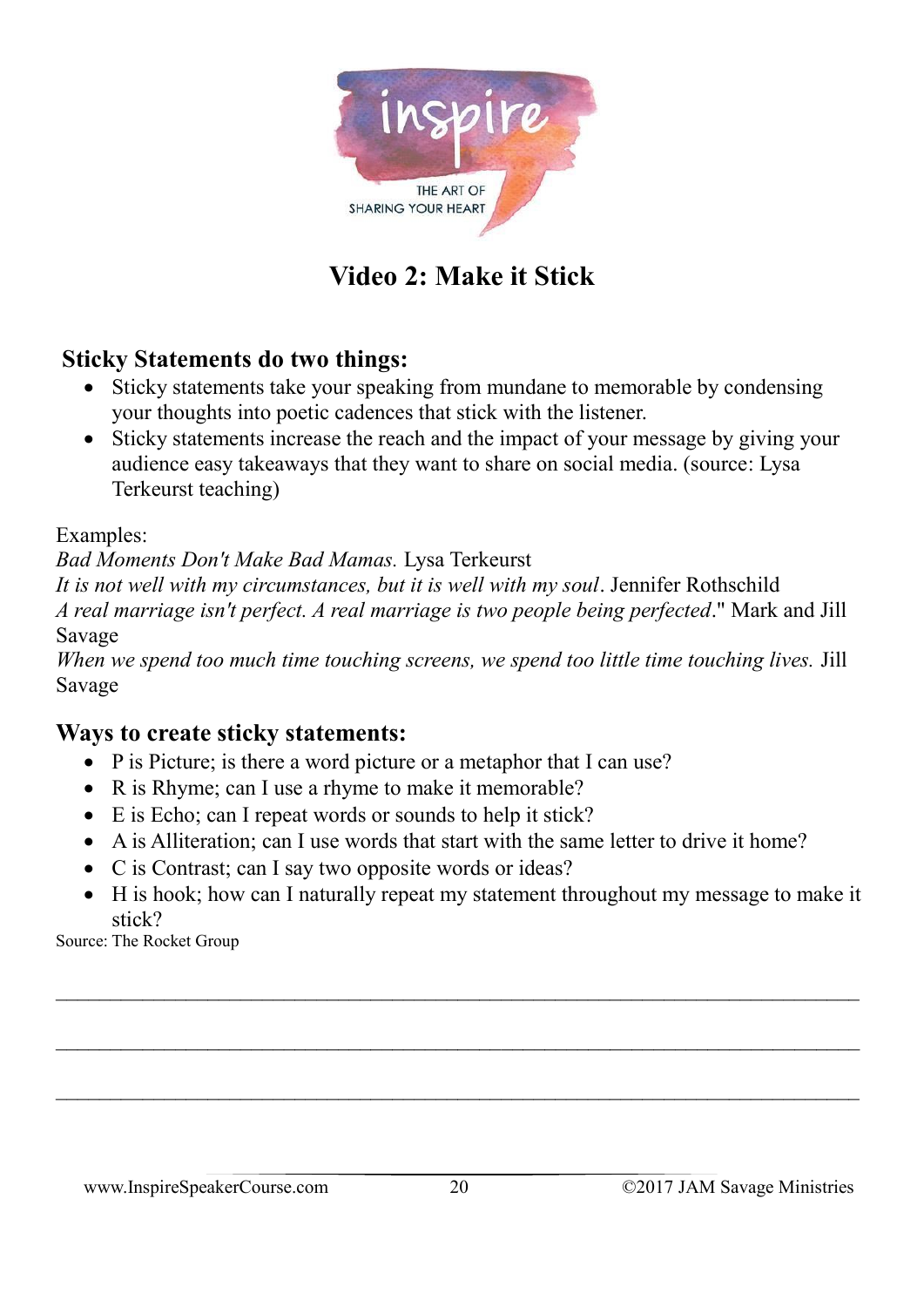#### Homework:

#### Work on writing one or two sticky statements.

- Think about your message, think about what it is that you want to say.
- Make one particular statement and see if you can turn it into a sticky statement.
- Share it in our Facebook group to get valuable feedback and help strengthening it.

#### **Additional Notes:**

www.InspireSpeakerCourse.com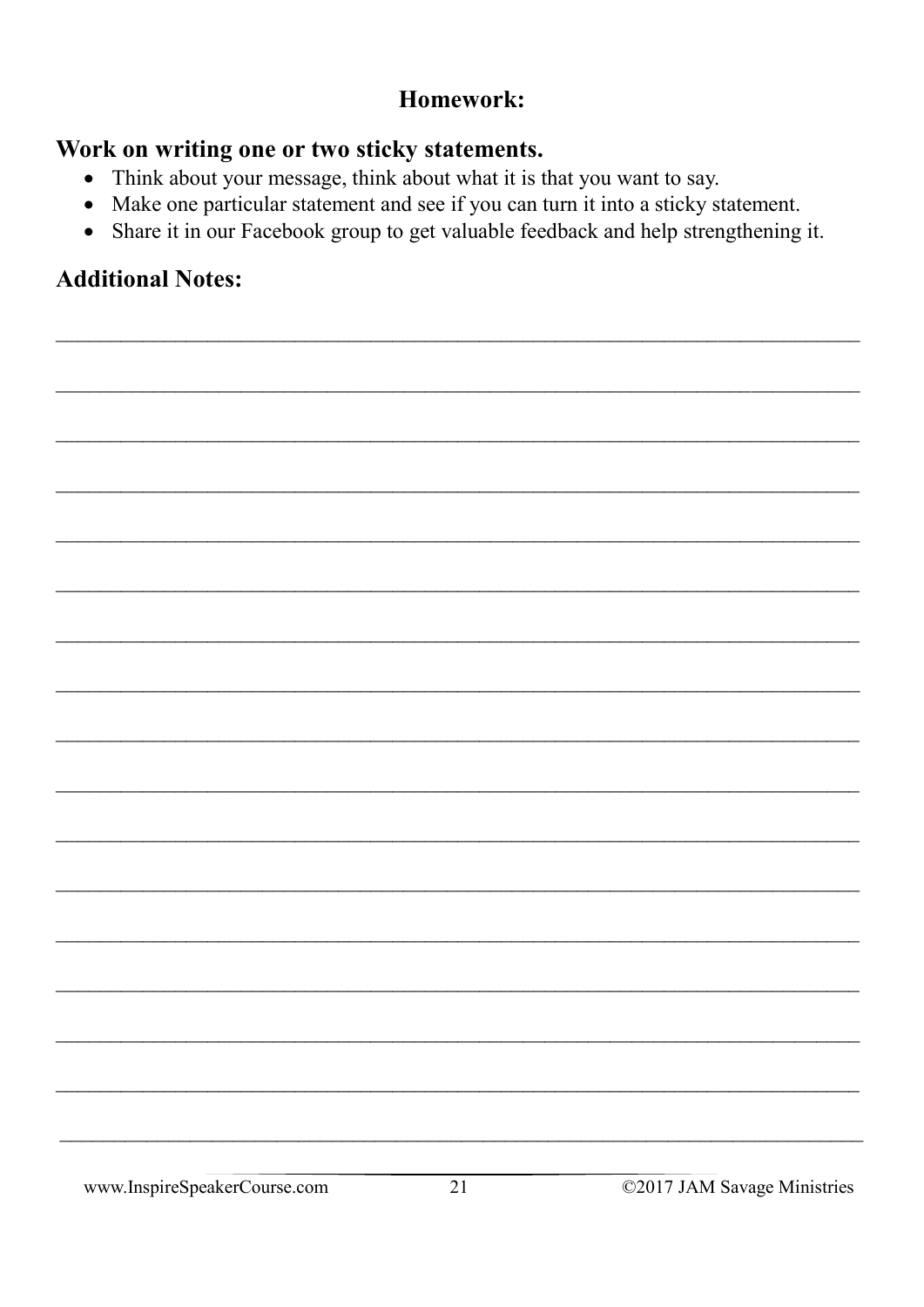

## **Video 3: Collaborate and Conceptualize**

#### **Who could I collaborate with?**

- Individuals: \_\_\_\_\_\_\_\_\_\_\_\_\_\_\_\_\_\_\_\_\_\_\_\_\_\_\_\_\_\_\_\_\_\_\_\_\_\_\_\_\_\_\_\_\_\_\_\_\_\_\_\_\_\_\_\_\_\_\_\_\_\_\_\_\_\_\_\_
- Groups:  $\Box$
- Online:

#### **How can I best research this topic? Bible? Online? Library? Collaboration? Surveys?**

 $\_$  , and the set of the set of the set of the set of the set of the set of the set of the set of the set of the set of the set of the set of the set of the set of the set of the set of the set of the set of the set of th

 $\_$  , and the set of the set of the set of the set of the set of the set of the set of the set of the set of the set of the set of the set of the set of the set of the set of the set of the set of the set of the set of th

#### **Consider the wide variety of communication elements you can use in your message:**

- Questions
- Stories
- Humor
- Quotes
- Data
- Visual aids (on the screen or in your hands)
- Imagination
- Analogies
- Demonstrations
- Calls to action
- Games
- Gifts (could you give your visual aid to someone in the audience?)
- Stats, facts, and graphs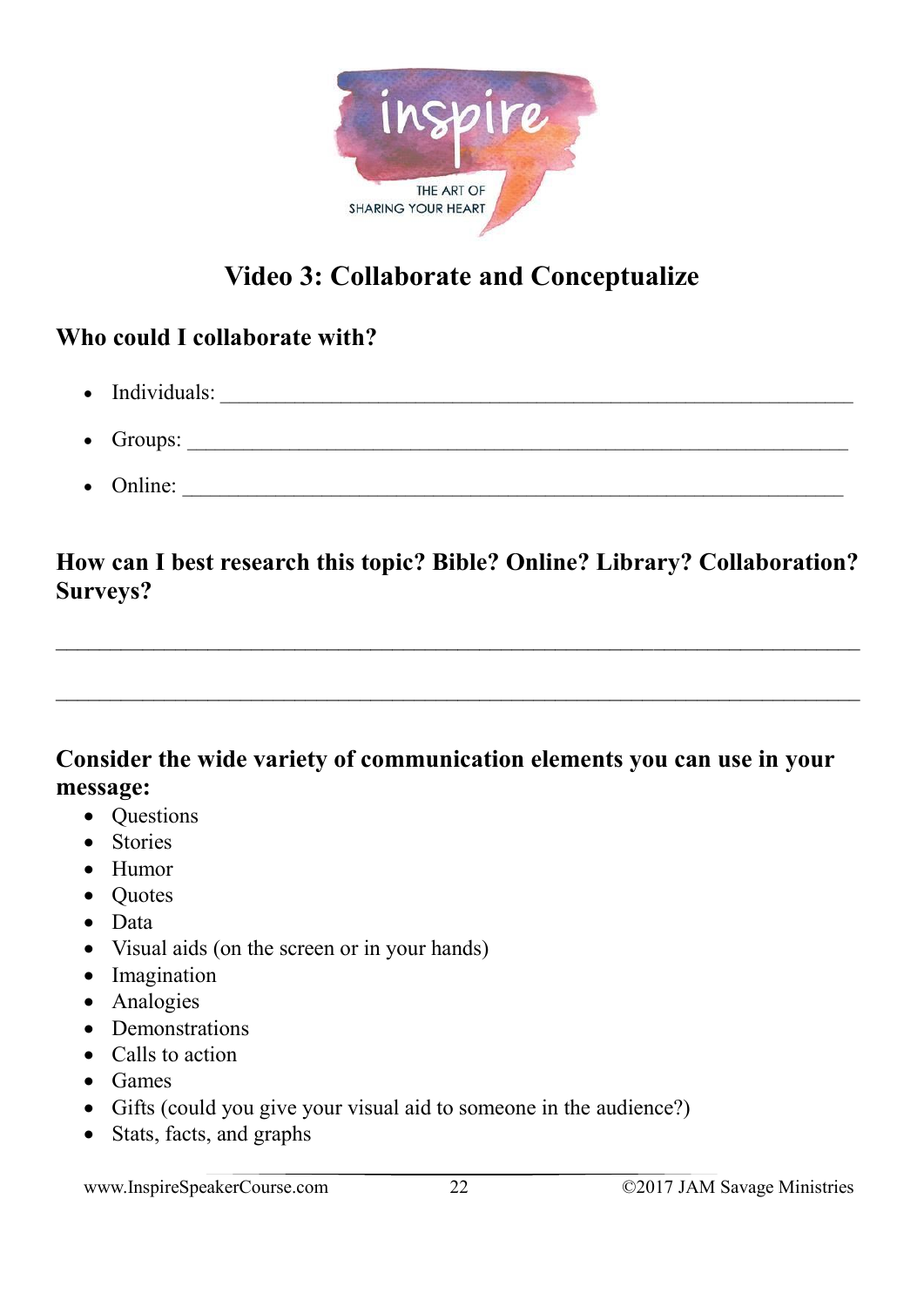- Video
- Magic
- Sticky statements
- Timeline
- Music
- •
- •
- •

#### **Create an organizational blueprint for your message:**

- Question-story-challenge template (ask a question, tell a story, issue a challenge, repeat)
- Circular construction (start a story in the beginning of the message and finish it at the end)
- Share your story (make sure the audience knows what's in it for them—include transferable principles)

 $\_$  , and the contribution of the contribution of the contribution of the contribution of  $\mathcal{L}_\text{max}$ 

 $\_$  , and the contribution of the contribution of  $\mathcal{L}_\mathcal{A}$  , and the contribution of  $\mathcal{L}_\mathcal{A}$ 

 $\_$  , and the set of the set of the set of the set of the set of the set of the set of the set of the set of the set of the set of the set of the set of the set of the set of the set of the set of the set of the set of th

 $\_$  , and the contribution of the contribution of the contribution of the contribution of  $\mathcal{L}_\text{max}$ 

 $\_$  , and the contribution of the contribution of  $\mathcal{L}_\mathcal{A}$  , and the contribution of  $\mathcal{L}_\mathcal{A}$ 

 $\_$  , and the set of the set of the set of the set of the set of the set of the set of the set of the set of the set of the set of the set of the set of the set of the set of the set of the set of the set of the set of th

 $\_$  , and the contribution of the contribution of  $\mathcal{L}_\mathcal{A}$  , and the contribution of  $\mathcal{L}_\mathcal{A}$ 

- •
- •
- •

#### **Keynote Message = Inspiration**

#### **Workshop Message = Education**

#### **Additional Notes:**

www.InspireSpeakerCourse.com 23 ©2017 JAM Savage Ministries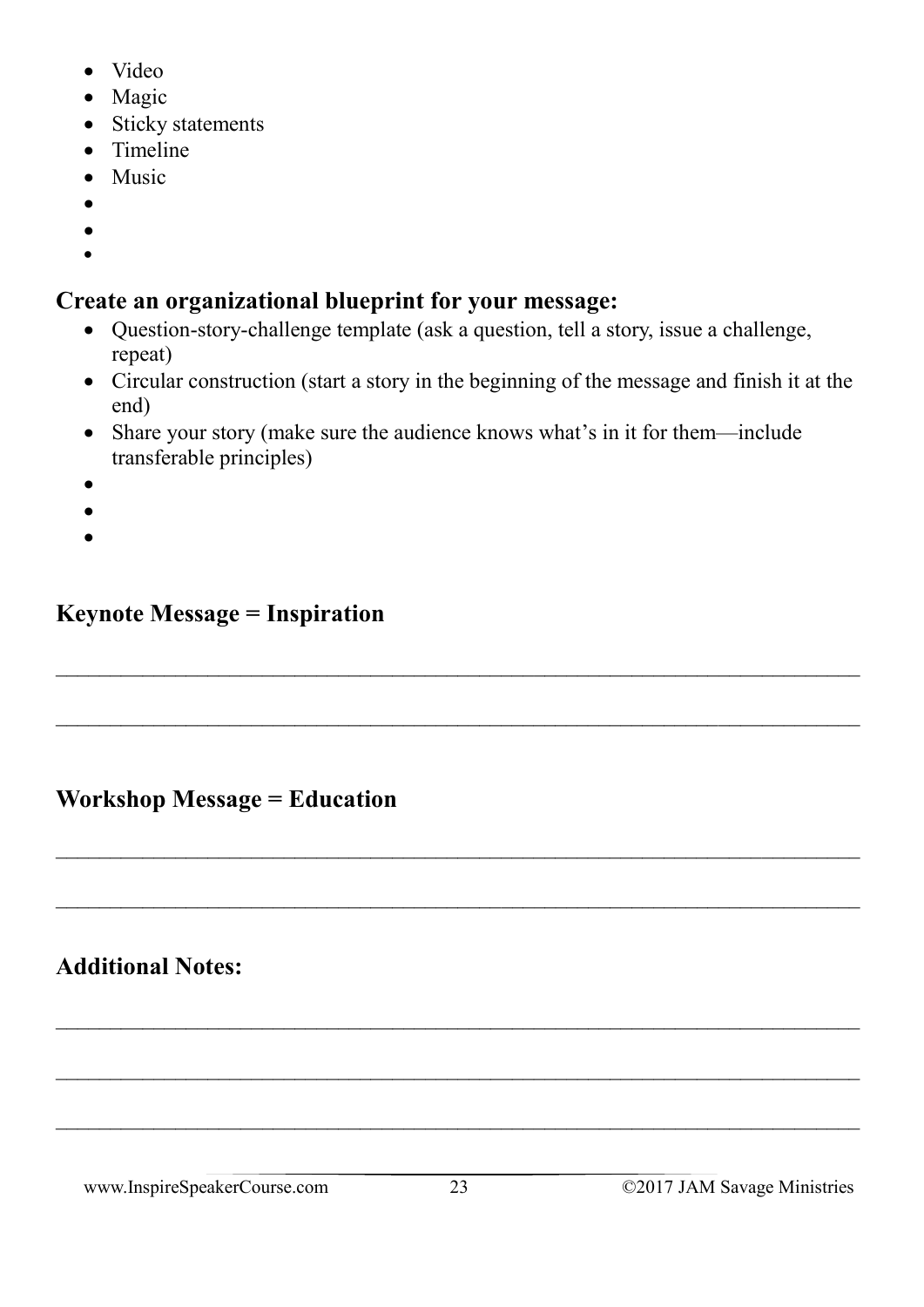

## **Video 4: Conceptualize Part II**

#### **Structure out the scaffolding of your message:**

- Use a word document
- Use a poster board and different colored sticky notes.
- Use different colored index cards
- Trello (online)

Objective Statement: (see page 19)

What elements will you use in this message? (see pages 22-23)

### **Homework:**

 $\_$  , and the set of the set of the set of the set of the set of the set of the set of the set of the set of the set of the set of the set of the set of the set of the set of the set of the set of the set of the set of th

 $\_$  , and the contribution of the contribution of the contribution of the contribution of  $\mathcal{L}_\mathcal{A}$ 

 $\_$  , and the contribution of the contribution of the contribution of the contribution of  $\mathcal{L}_\mathcal{A}$ 

 $\_$  , and the set of the set of the set of the set of the set of the set of the set of the set of the set of the set of the set of the set of the set of the set of the set of the set of the set of the set of the set of th

Begin collaborating and conceptualizing. You may sit in this place for days, if not even weeks. That's healthy as you allow the creative process to begin taking place.

www.InspireSpeakerCourse.com 24 ©2017 JAM Savage Ministries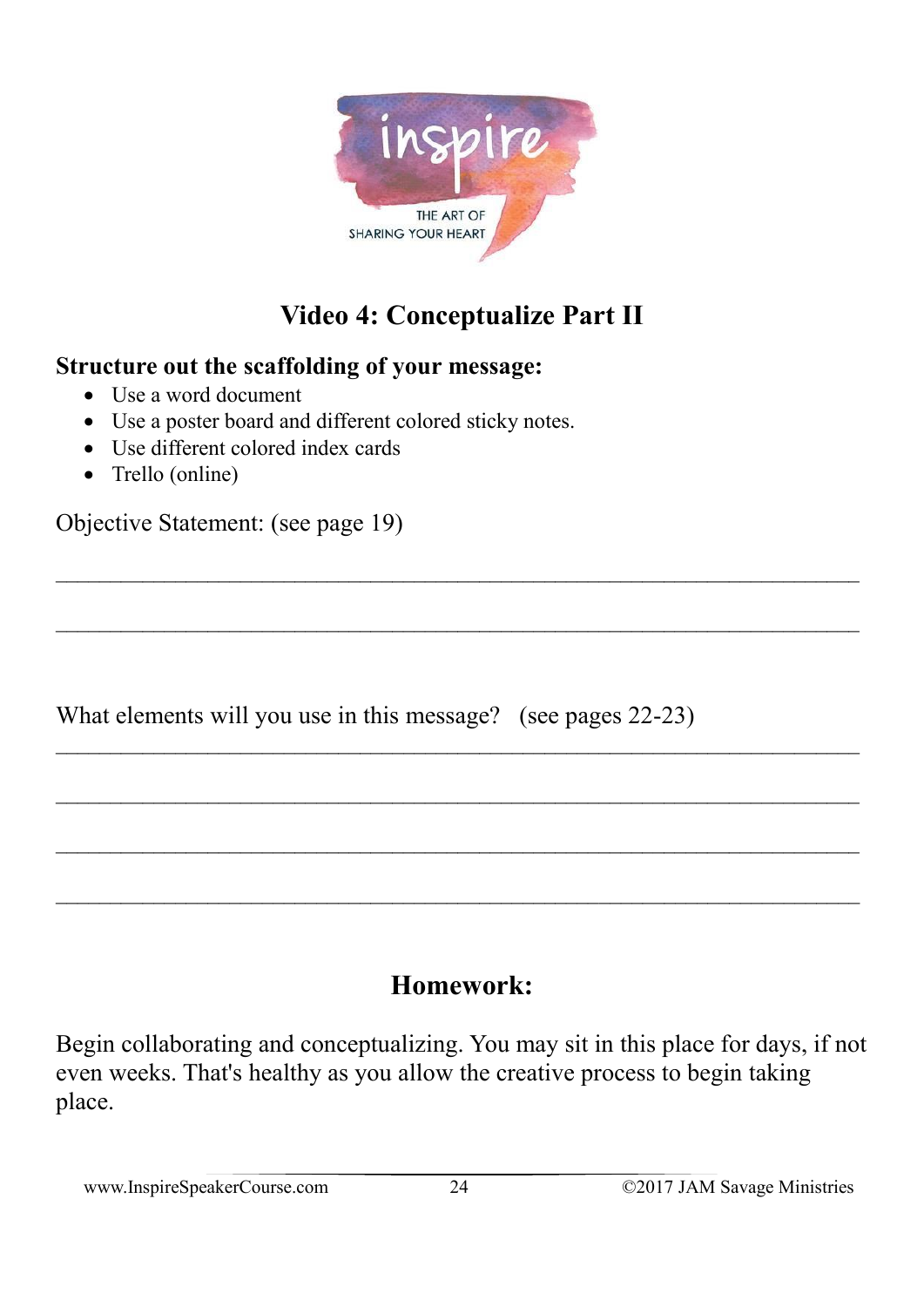| <b>Additional Notes:</b> |  |  |
|--------------------------|--|--|
|                          |  |  |
|                          |  |  |
|                          |  |  |
|                          |  |  |
|                          |  |  |
|                          |  |  |
|                          |  |  |
|                          |  |  |
|                          |  |  |
|                          |  |  |
|                          |  |  |
|                          |  |  |
|                          |  |  |
|                          |  |  |
|                          |  |  |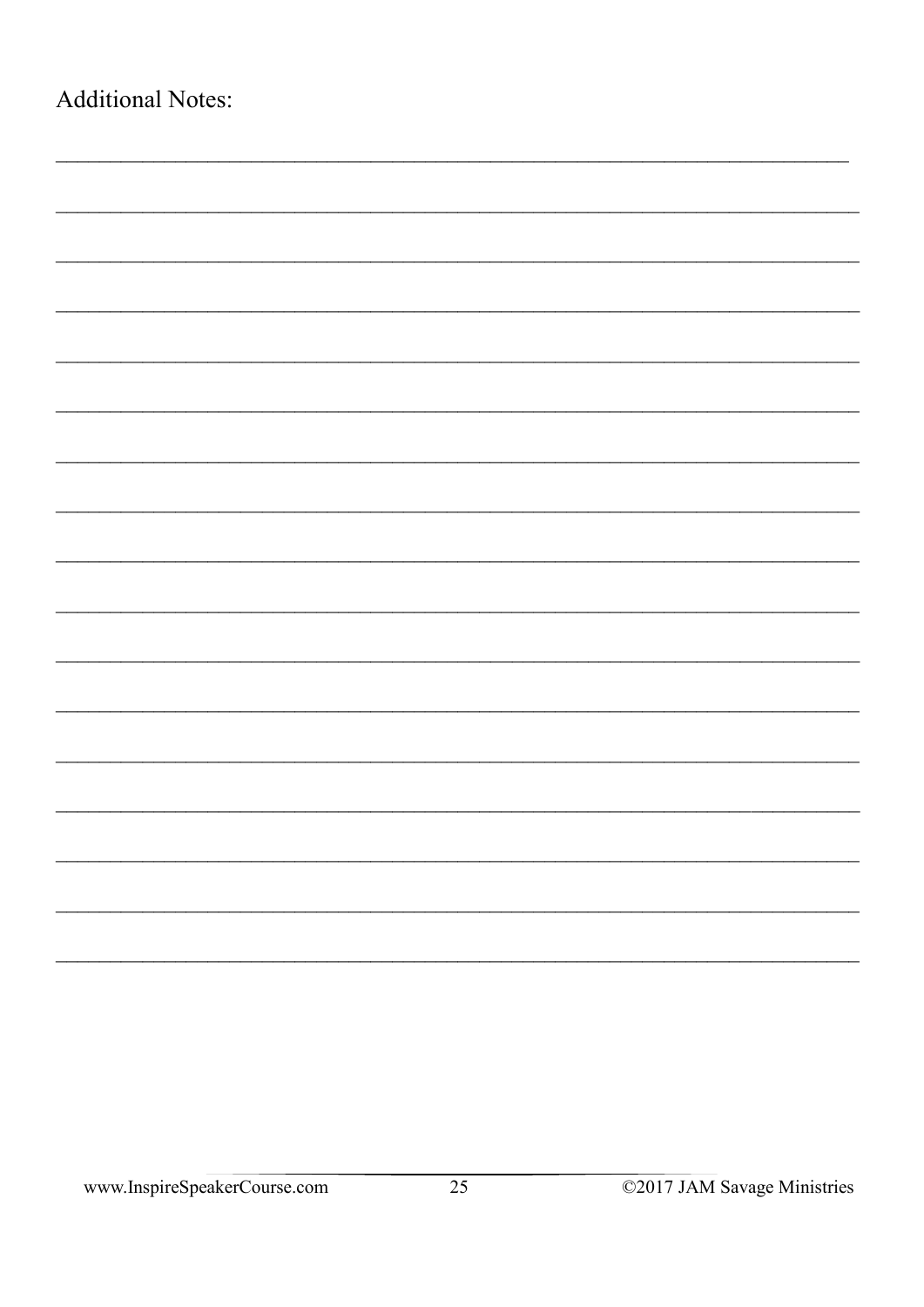

## **Video 5: Start Well, Finish Strong, and Everything in Between**

#### **Structure**

- Tell them what you're going to tell them. (introduction)
- Tell them. (body)
- Tell them what you told them. (conclusion)

Airplane analogy: An airplane gets you from point A to point B. You, as a speaker, want to take your audience from point A to point B. In order for an airplane to do that, it actually has to take off, and then it has to transport us there, and then it has to land well.

#### **Take off:**

- Start strong.
- Don't thank them for having you as a speaker.
- Don't make small talk or comment on what happened right before you came out.
- Do own the room.
- Tell a story.
- Engage the audience immediately.
- This sparks your own confidence and makes the audience confident in you as a speaker.
- You really only have about the first 60 seconds to engage the audience and let them know if you're worth listening to, so you want to use that time well.

 $\_$  , and the contribution of the contribution of the contribution of the contribution of  $\mathcal{L}_\mathcal{A}$ 

 $\_$  , and the contribution of the contribution of  $\mathcal{L}_\mathcal{A}$  , and the contribution of  $\mathcal{L}_\mathcal{A}$ 

 $\_$  , and the contribution of the contribution of the contribution of the contribution of  $\mathcal{L}_\mathcal{A}$ 

 $\_$  , and the contribution of the contribution of  $\mathcal{L}_\mathcal{A}$  , and the contribution of  $\mathcal{L}_\mathcal{A}$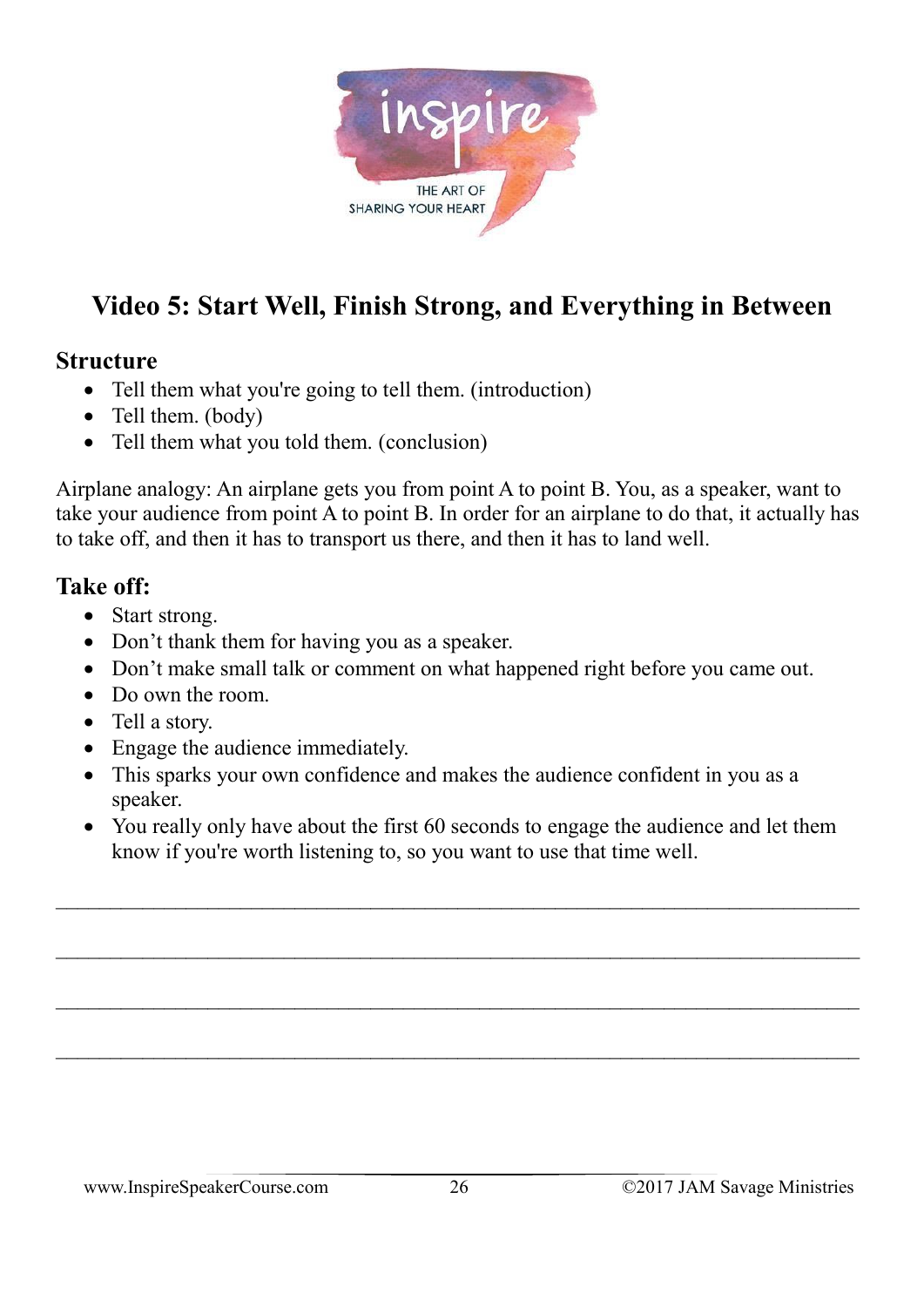#### **Head to your destination:**

- Tell them where you're going to go.
- Use your communication elements as you develop the content of your message. (see pages 22-23)

 $\_$  , and the contribution of the contribution of  $\mathcal{L}_\mathcal{A}$  , and the contribution of  $\mathcal{L}_\mathcal{A}$ 

 $\_$  , and the contribution of the contribution of the contribution of the contribution of  $\mathcal{L}_\mathcal{A}$ 

#### **Land the plane**

- Tell them what you told them with a brief review.
- End with a strong story, a quote, or a scripture something that allows them to carry the message home and find your call to action in their own life.

 $\_$  , and the contribution of the contribution of the contribution of the contribution of  $\mathcal{L}_\mathcal{A}$ 

 $\_$  , and the contribution of the contribution of the contribution of the contribution of  $\mathcal{L}_\mathcal{A}$ 

 $\mathcal{L}_\text{max} = \frac{1}{2} \sum_{i=1}^n \mathcal{L}_\text{max}(\mathbf{z}_i - \mathbf{z}_i)$ 

 $\_$  , and the contribution of the contribution of the contribution of the contribution of  $\mathcal{L}_\mathcal{A}$ 

#### **How to handle Q&A's. Two options:**

- Stop short of the finish, offer a time for questions, then land the plane well so that you end the message the way you want to end the message.
- End your message well, and then exit the stage. Have the event organizer ask you to come back to the stage to have a time of Q&A.

#### **Homework:**

Think about how you're going to take off, and how you're going to land the plane. What is it that will capture your audience, and what is it that will seal your message in their mind as you finish?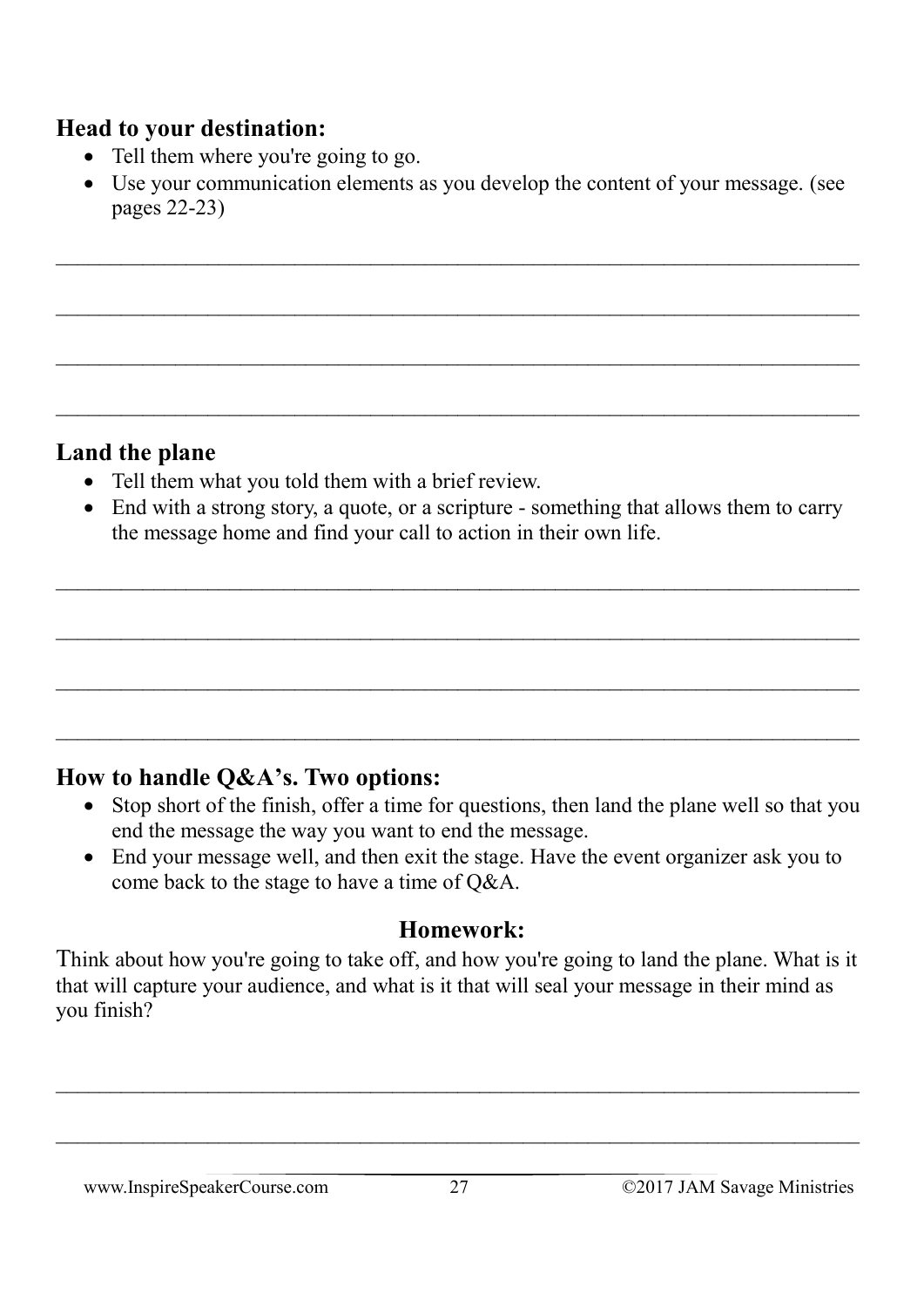| <b>Additional Notes:</b> |  |
|--------------------------|--|
|                          |  |
|                          |  |
|                          |  |
|                          |  |
|                          |  |
|                          |  |
|                          |  |
|                          |  |
|                          |  |
|                          |  |
|                          |  |
|                          |  |
|                          |  |
|                          |  |
|                          |  |
|                          |  |
|                          |  |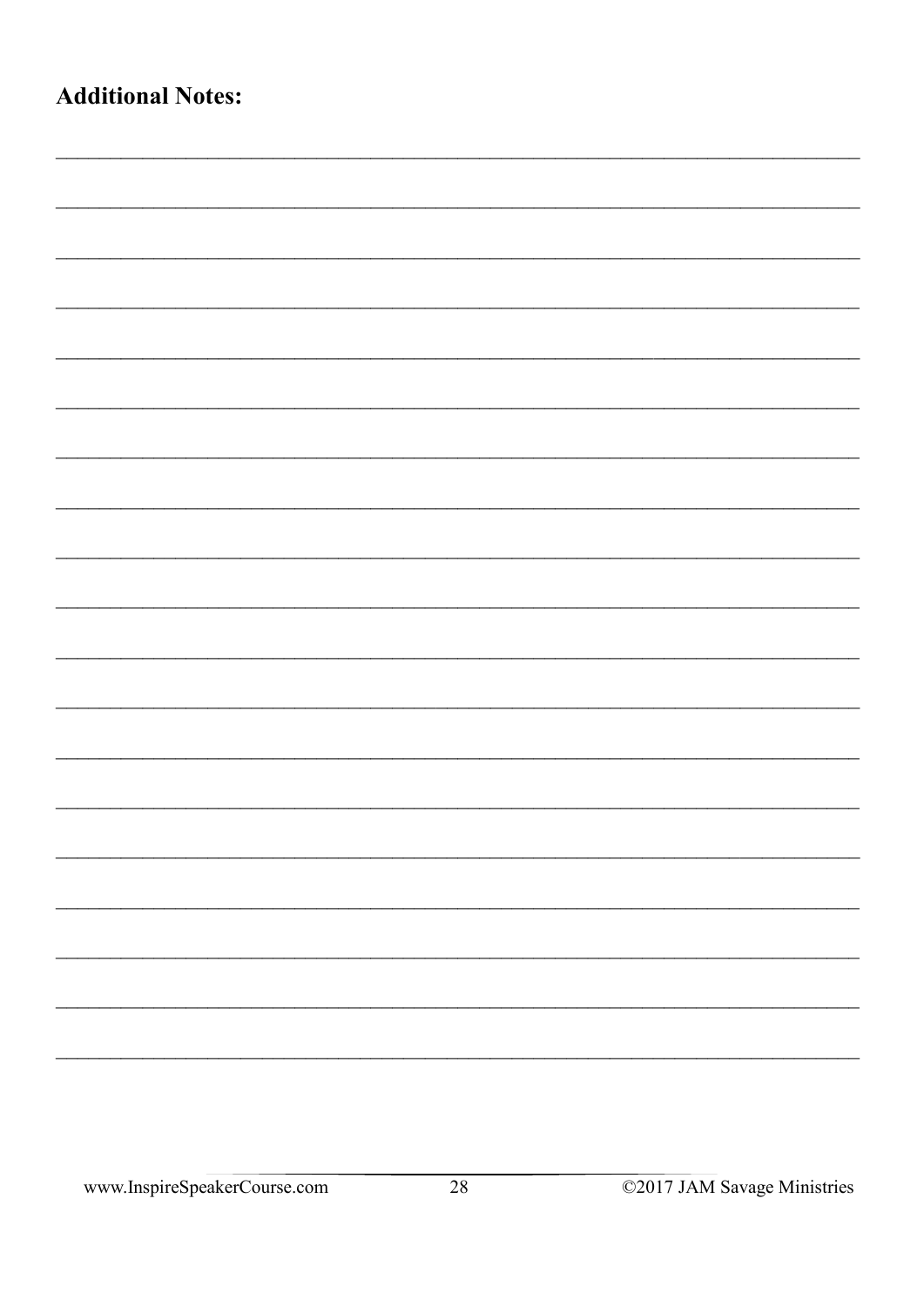

## **Video 6: Tell Your Stories, Choose Your Words, Keep Them Engaged**

#### **Jesus was a master storyteller and He used stories to illustrate points all the**

**time.** We call those stories in the Bible parables. They're used to illustrate a story in some way and to teach a principle.

 $\_$  , and the contribution of the contribution of the contribution of the contribution of  $\mathcal{L}_\mathcal{A}$ 

**\_\_\_\_\_\_\_\_\_\_\_\_\_\_\_\_\_\_\_\_\_\_\_\_\_\_\_\_\_\_\_\_\_\_\_\_\_\_\_\_\_\_\_\_\_\_\_\_\_\_\_\_\_\_\_\_\_\_\_\_\_\_\_\_\_\_\_\_\_\_\_\_\_\_**

#### **Ask yourself: Why am I telling this story?**

- To relate to your audience.
- To illustrate.
- To add a little bit of humor into the mix.
- To illustrate a transferable principle.

#### **Edit your stories**

- Don't include information that isn't needed.
- What information can I leave out that just isn't important so my audience doesn't have to go places mentally they don't need to go*?*
- Record yourself telling stories. Go back, watch it and ask for each story: Am I giving too much information? Is there a simpler way I could say this?
- Edit stories for the sake of a stronger message. Storytelling is an art and you have to practice your art.

 $\_$  , and the contribution of the contribution of  $\mathcal{L}_\mathcal{A}$  , and the contribution of  $\mathcal{L}_\mathcal{A}$ 

**\_\_\_\_\_\_\_\_\_\_\_\_\_\_\_\_\_\_\_\_\_\_\_\_\_\_\_\_\_\_\_\_\_\_\_\_\_\_\_\_\_\_\_\_\_\_\_\_\_\_\_\_\_\_\_\_\_\_\_\_\_\_\_\_\_\_\_\_\_\_\_\_\_\_**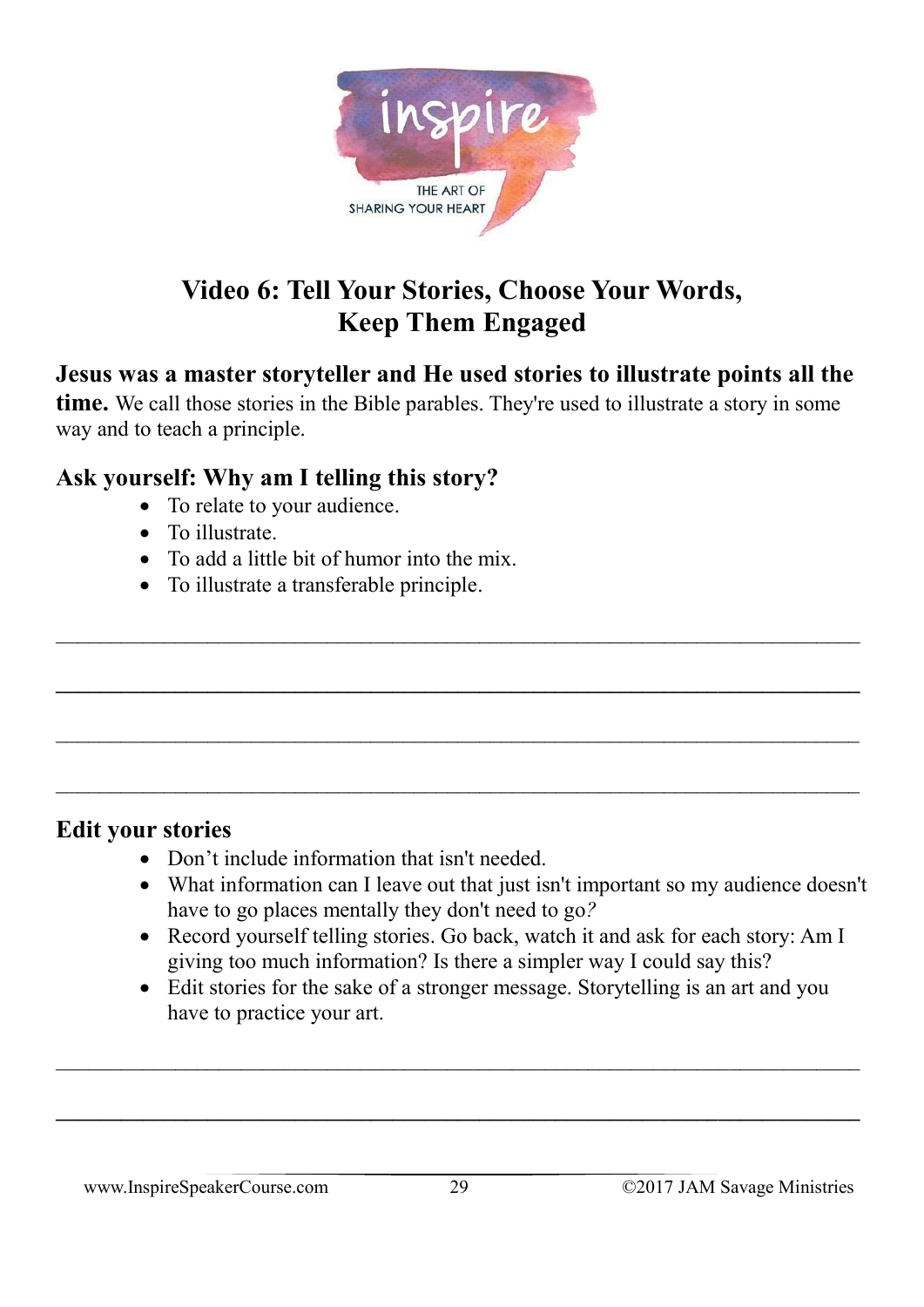#### **Watch out for assumptions.**

- Don't assume your audience has had the same experiences you've had or even making assuming statements.
	- o Think about how the audience personalizes your messages for themselves.
	- o Be very careful about your choice of words.
	- o Use "us" and "we," instead of "you" and "your." This is inclusive.

 $\_$  , and the set of the set of the set of the set of the set of the set of the set of the set of the set of the set of the set of the set of the set of the set of the set of the set of the set of the set of the set of th

**\_\_\_\_\_\_\_\_\_\_\_\_\_\_\_\_\_\_\_\_\_\_\_\_\_\_\_\_\_\_\_\_\_\_\_\_\_\_\_\_\_\_\_\_\_\_\_\_\_\_\_\_\_\_\_\_\_\_\_\_\_\_\_\_\_\_\_\_\_\_\_\_\_\_**

 $\_$  , and the contribution of the contribution of the contribution of the contribution of  $\mathcal{L}_\text{max}$ 

 $\_$  , and the contribution of the contribution of the contribution of the contribution of  $\mathcal{L}_\mathcal{A}$ 

 $\_$  , and the contribution of the contribution of  $\mathcal{L}_\mathcal{A}$  , and the contribution of  $\mathcal{L}_\mathcal{A}$ 

**\_\_\_\_\_\_\_\_\_\_\_\_\_\_\_\_\_\_\_\_\_\_\_\_\_\_\_\_\_\_\_\_\_\_\_\_\_\_\_\_\_\_\_\_\_\_\_\_\_\_\_\_\_\_\_\_\_\_\_\_\_\_\_\_\_\_\_\_\_\_\_\_\_\_**

 $\_$  , and the contribution of the contribution of the contribution of the contribution of  $\mathcal{L}_\mathcal{A}$ 

 $\mathcal{L}_\text{max} = \frac{1}{2} \sum_{i=1}^n \mathcal{L}_\text{max}(\mathbf{z}_i - \mathbf{z}_i)$ 

 $\_$  , and the set of the set of the set of the set of the set of the set of the set of the set of the set of the set of the set of the set of the set of the set of the set of the set of the set of the set of the set of th

**\_\_\_\_\_\_\_\_\_\_\_\_\_\_\_\_\_\_\_\_\_\_\_\_\_\_\_\_\_\_\_\_\_\_\_\_\_\_\_\_\_\_\_\_\_\_\_\_\_\_\_\_\_\_\_\_\_\_\_\_\_\_\_\_\_\_\_\_\_\_\_\_\_\_**

 $\_$  , and the contribution of the contribution of the contribution of the contribution of  $\mathcal{L}_\mathcal{A}$ 

 $\_$  , and the contribution of the contribution of the contribution of the contribution of  $\mathcal{L}_\mathcal{A}$ 

• Don't assume everyone in your audience is a believer.

#### **Watch out for Christianese.**

- Christian vocabulary
- Denominational vocabulary

#### **Watch out for passive voice.**

- Get rid of the "-ing"s in your speaking.
- Use active voice.
- This moves from suggestive to imperative.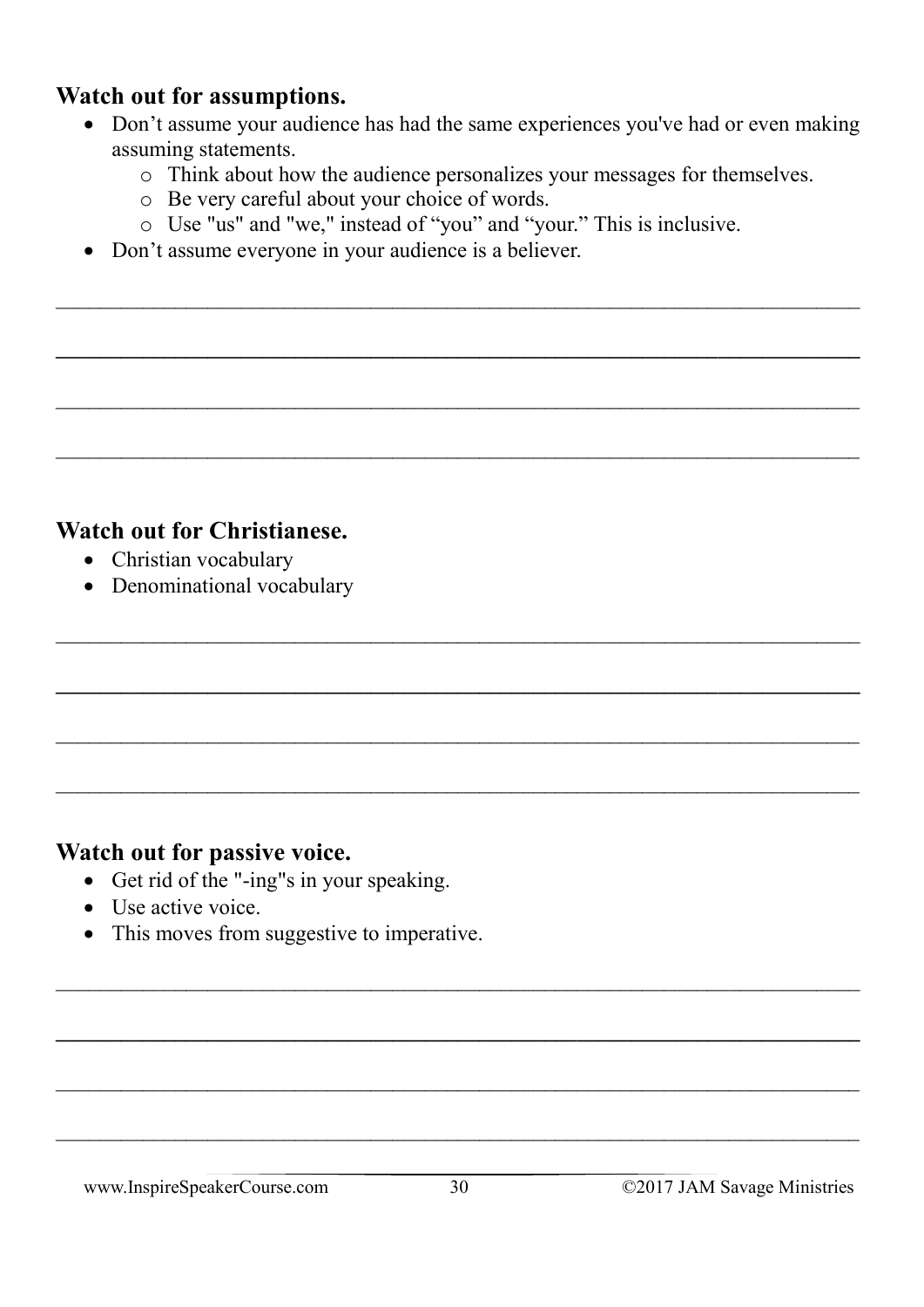#### "There are always three speeches for every one you actually gave. The one you practiced, the one you gave, and the one you wish you gave." Dale Carnegie

**Additional Notes:**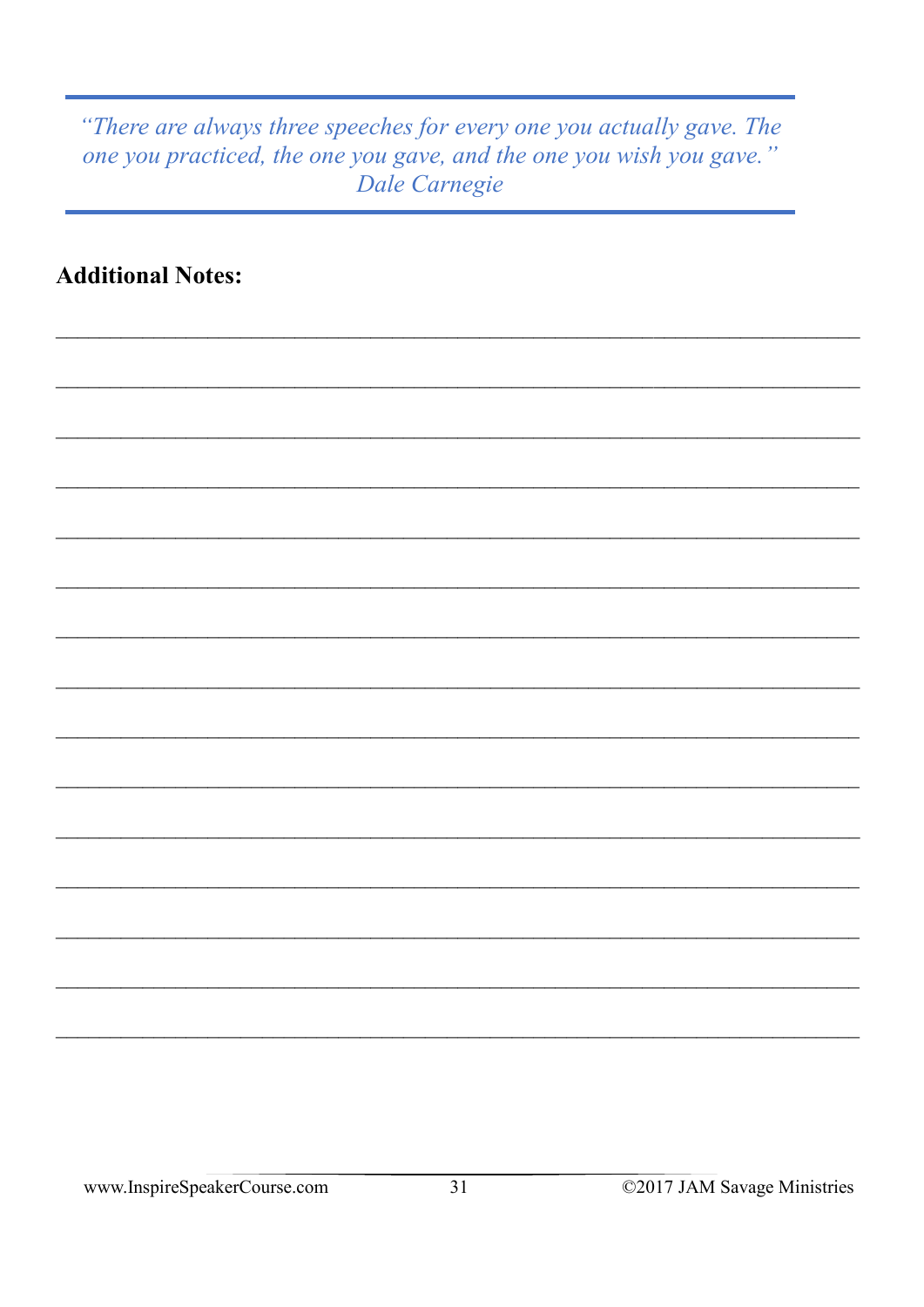

## **Module 3**

# **Deliver Dynamically**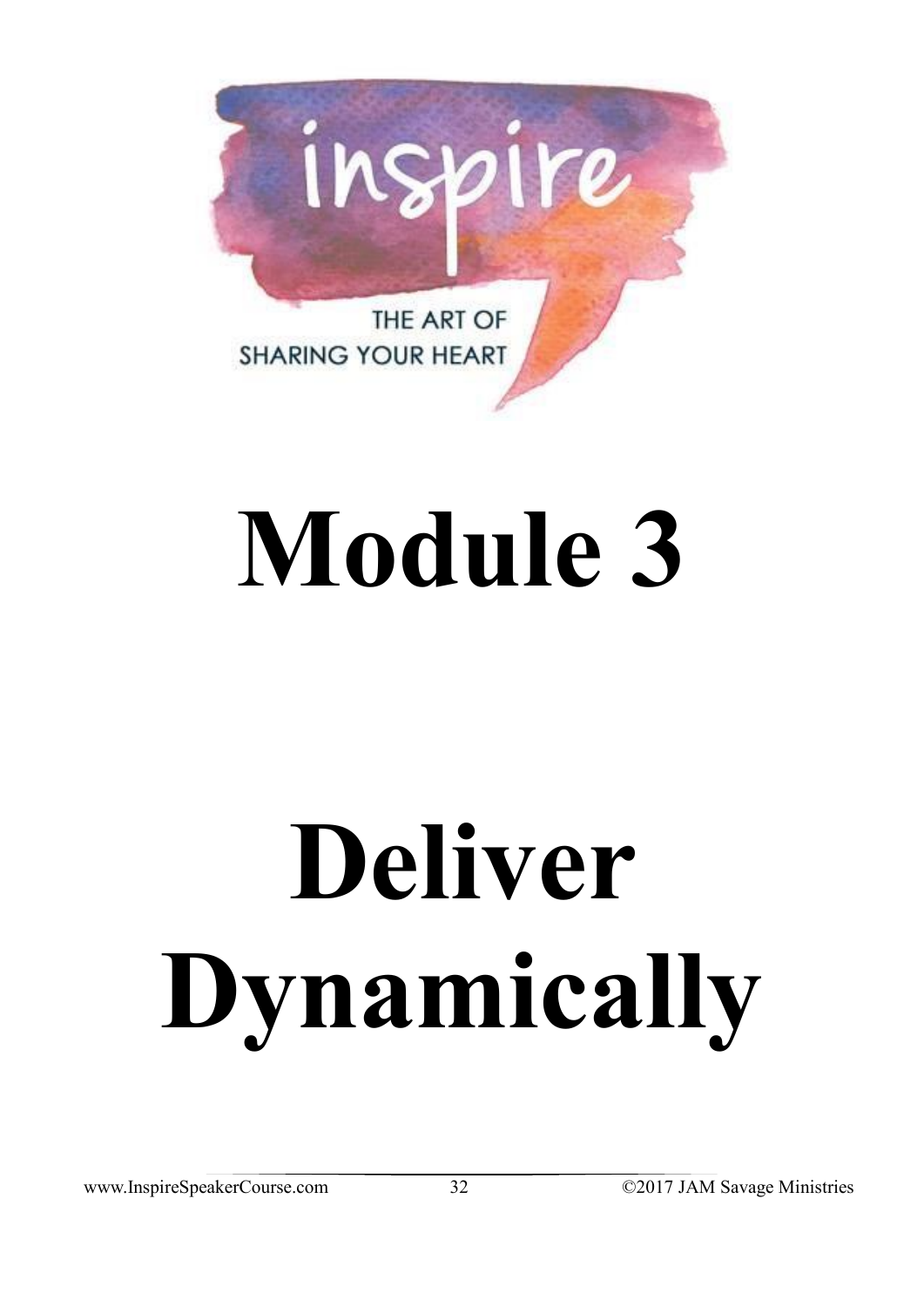

## **Video 1: Outline, Outfits, Out on Stage!**

#### **Speaking notes:**

- Outline or Notecard
- Include prompts to remember where you want to go and what you want to talk about,
- Can use only the upper half of your  $8-1/2x11$  page in an effort to keep your eyes up.
- Move away from the podium when you tell stories.
- Notate PowerPoint and stories in your notes by highlighting them in different colors,
- Tape specific scriptures that you want to use from a different version right into your Bible.

 $\_$  , and the contribution of the contribution of  $\mathcal{L}_\mathcal{A}$  , and the contribution of  $\mathcal{L}_\mathcal{A}$ 

 $\_$  , and the contribution of the contribution of  $\mathcal{L}_\mathcal{A}$  , and the contribution of  $\mathcal{L}_\mathcal{A}$ 

 $\_$  , and the set of the set of the set of the set of the set of the set of the set of the set of the set of the set of the set of the set of the set of the set of the set of the set of the set of the set of the set of th

 $\_$  , and the contribution of the contribution of  $\mathcal{L}_\mathcal{A}$  , and the contribution of  $\mathcal{L}_\mathcal{A}$ 

#### **Your voice and facial expressions**

- Project your voice with energy.
- Use vocal variety. Louder than quieter. Faster than slower.
- Smile, laugh, and cry with your audience.
- Use your whole body with gestures.
- Make eye contact.
- Don't pace the stage.

 $\_$  , and the contribution of the contribution of  $\mathcal{L}_\mathcal{A}$  , and the contribution of  $\mathcal{L}_\mathcal{A}$ 

 $\mathcal{L}_\text{max} = \mathcal{L}_\text{max} = \mathcal{L}_\text{max} = \mathcal{L}_\text{max} = \mathcal{L}_\text{max} = \mathcal{L}_\text{max} = \mathcal{L}_\text{max} = \mathcal{L}_\text{max} = \mathcal{L}_\text{max} = \mathcal{L}_\text{max} = \mathcal{L}_\text{max} = \mathcal{L}_\text{max} = \mathcal{L}_\text{max} = \mathcal{L}_\text{max} = \mathcal{L}_\text{max} = \mathcal{L}_\text{max} = \mathcal{L}_\text{max} = \mathcal{L}_\text{max} = \mathcal{$ 

 $\_$  , and the contribution of the contribution of  $\mathcal{L}_\mathcal{A}$  , and the contribution of  $\mathcal{L}_\mathcal{A}$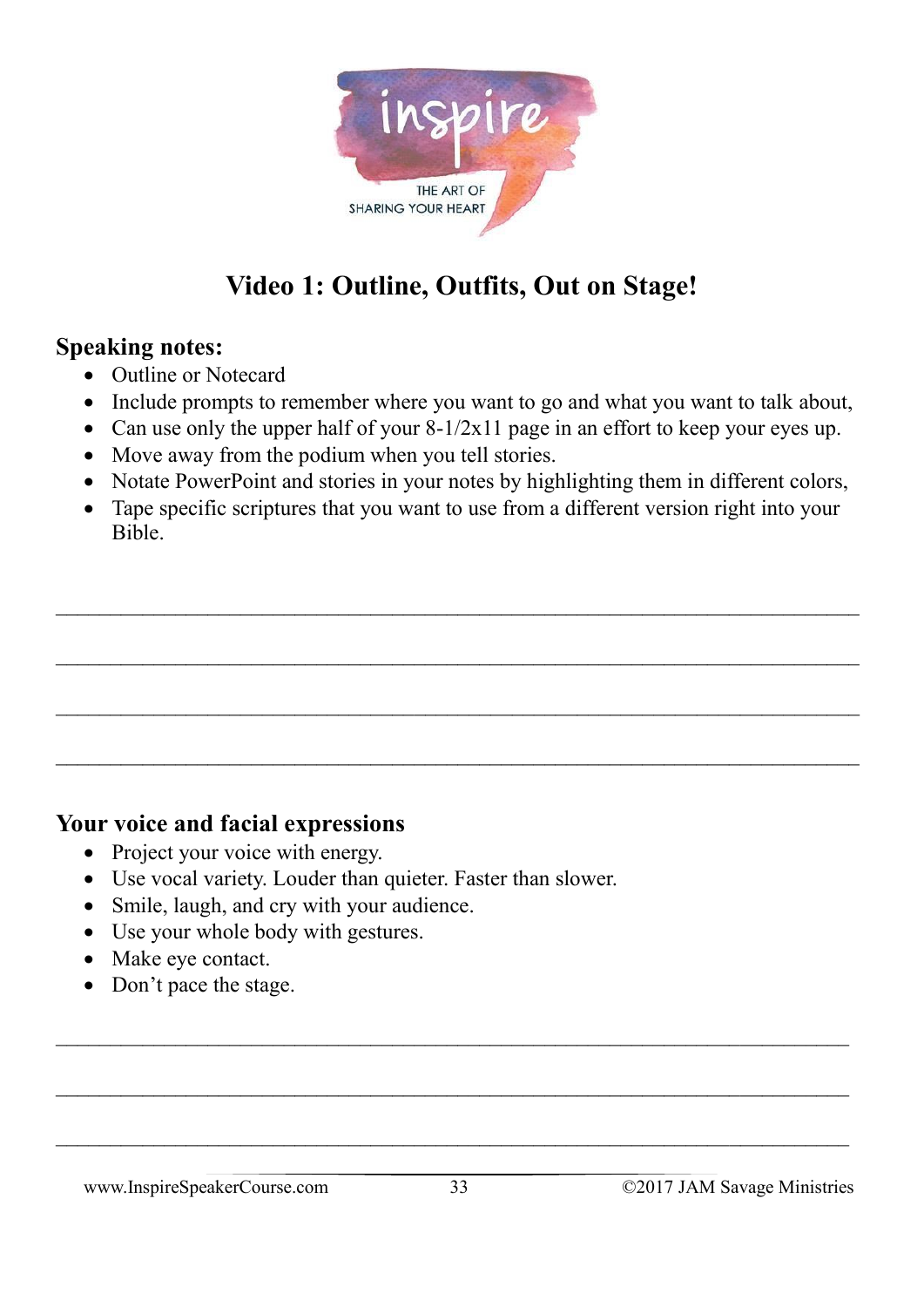#### **Appearance (particularly for women)**

- Don't wear jewelry that jingles.
- Think about whether jewelry will hit a lapel mic.
- Updated haircut and color
- Wear clothing one step nicer than your audience.
- If you choose to wear a dress or skirt, remember your audience might be below you.

 $\_$  , and the contribution of the contribution of the contribution of the contribution of  $\mathcal{L}_\mathcal{A}$ 

 $\mathcal{L}_\text{max} = \frac{1}{2} \sum_{i=1}^n \mathcal{L}_\text{max}(\mathbf{z}_i - \mathbf{z}_i)$ 

 $\_$  , and the contribution of the contribution of  $\mathcal{L}_\mathcal{A}$  , and the contribution of  $\mathcal{L}_\mathcal{A}$ 

 $\_$  , and the contribution of the contribution of the contribution of the contribution of  $\mathcal{L}_\mathcal{A}$ 

- Watch cleavage.
- No leggings for speakers.
- A little more makeup than usual because stage lights will fade you out.

#### **Delivery Feedback**

- Watch yourself on video. "*What can I learn? What can I strengthen*?"
- Ask friends and fellow speakers for feedback.
- Submit your videos in our Facebook group for feedback.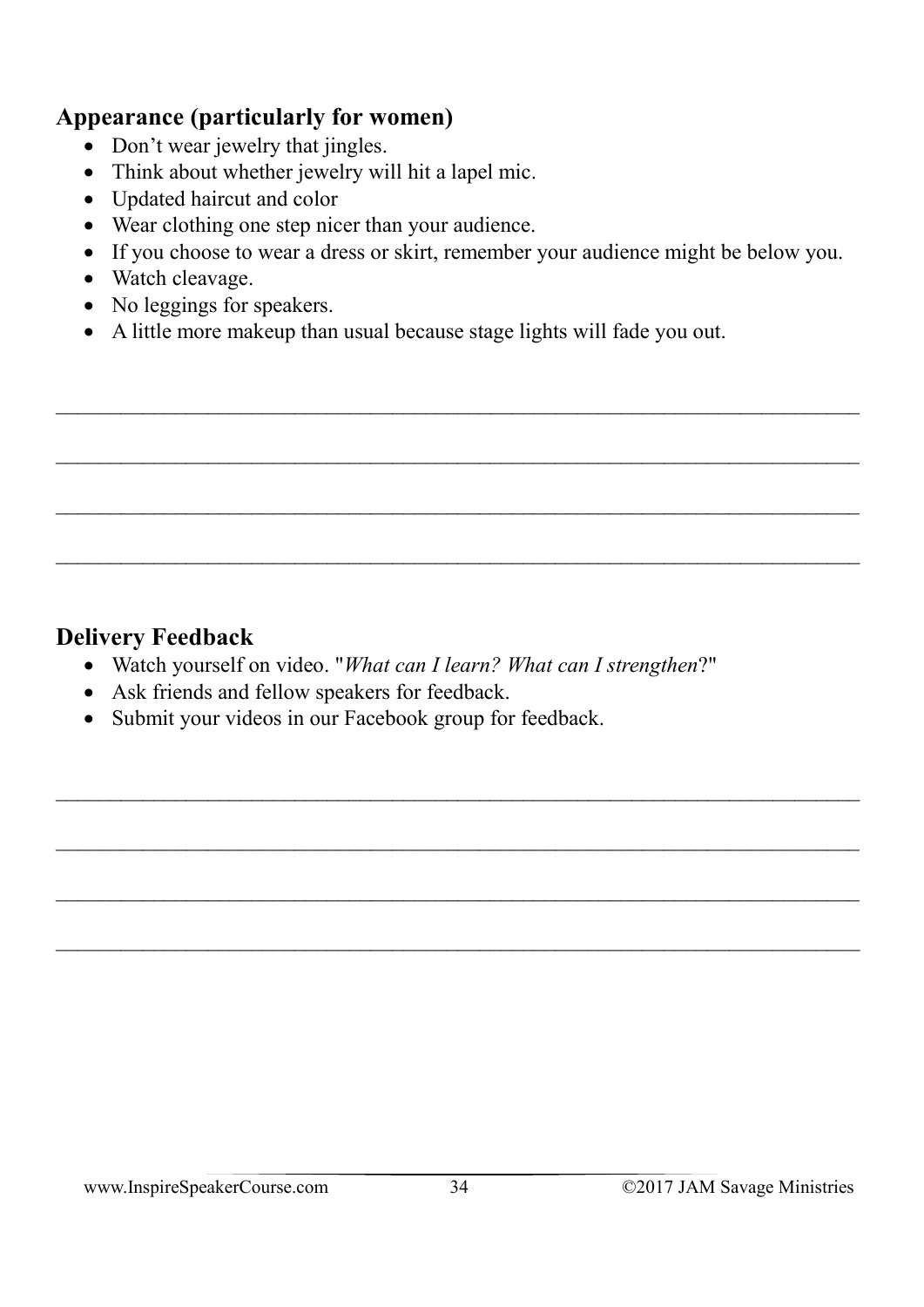

## **Video 2: Learn to Love Technology**

 $\_$  , and the contribution of the contribution of the contribution of the contribution of  $\mathcal{L}_\mathcal{A}$ 

 $\_$  , and the contribution of the contribution of the contribution of the contribution of  $\mathcal{L}_\mathcal{A}$ 

#### **A microphone is a speaker's best friend!**

- Podium mic: Works but you are stuck behind the podium.
- Handheld mic: Make sure mic is an extension of your mouth.
- Lavalier Mic. Clips to your clothing.
- Headset Mic: Best option because it moves with you.

#### **Powerpoint/Videos**

- Helps visual learners.
- Don't just put words on the screen, use pictures too.
- Take your PowerPoint on your computer AND a jump drive.
- Get a powerpoint remote.
- Take a second set of speaking notes for person running powerpoint.

 $\_$  , and the contribution of the contribution of  $\mathcal{L}_\mathcal{A}$  , and the contribution of  $\mathcal{L}_\mathcal{A}$ 

 $\_$  , and the contribution of the contribution of  $\mathcal{L}_\mathcal{A}$  , and the contribution of  $\mathcal{L}_\mathcal{A}$ 

 $\_$  , and the contribution of the contribution of the contribution of the contribution of  $\mathcal{L}_\mathcal{A}$ 

 $\_$  , and the contribution of the contribution of  $\mathcal{L}_\mathcal{A}$  , and the contribution of  $\mathcal{L}_\mathcal{A}$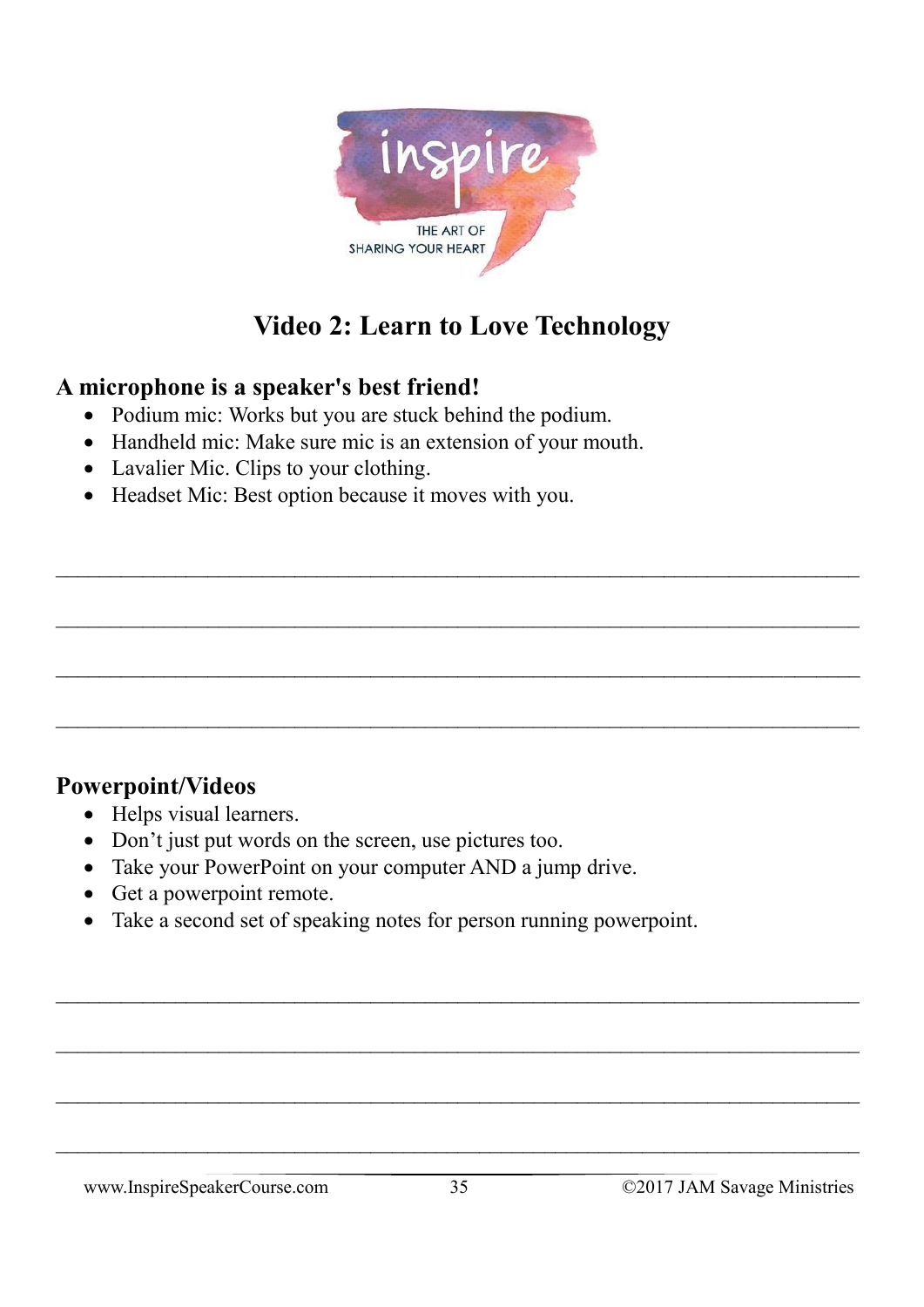#### "There are no secrets to success; it's the result of preparation, hard work, and learning from failure." **Colin Powell**

**Additional Notes:**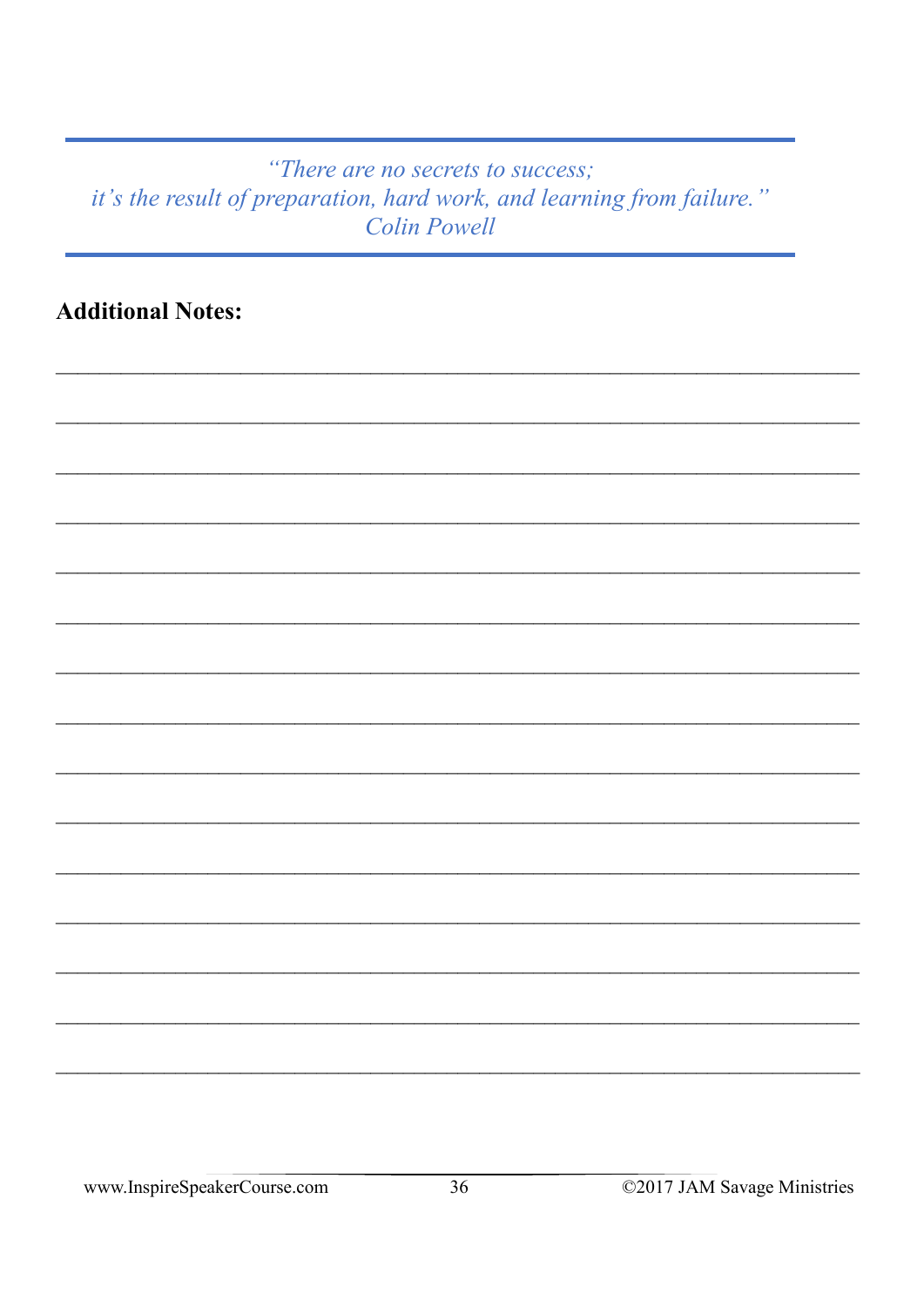

## **Module 4**

# **Build Your Relationships**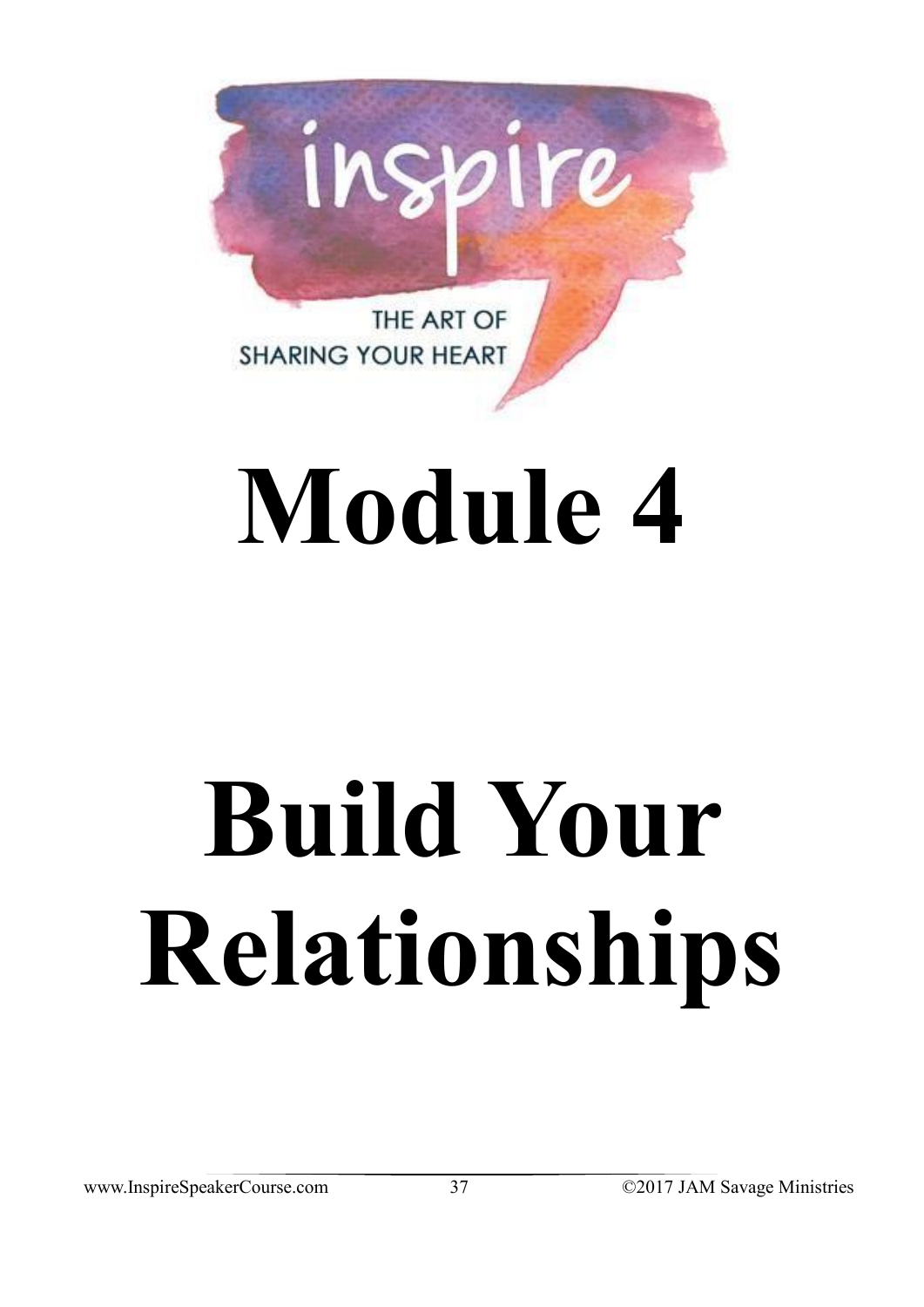

## **Video 1: Practice**

#### **Speaking is a responsibility, and practicing is a stewardship of that responsibility.**

- Practice to time your message.
- Micro-practice individual elements of your message.
- Deliver a new message to a local moms group.
	- o Take index cards with you.
	- o Ask them to write one thing that was good about the message and one suggestion for improvement.

#### **Where to get experience speaking:**

- Moms groups are a great place to get started speaking.
- Moms groups plan their year between May and July for the following Fall/Spring.
- Ask friend if they will be a "warm contact" and do an email introduction to an event planner
- Think about the places you're already speaking: Sunday school, Bible study

 $\_$  , and the contribution of the contribution of the contribution of the contribution of  $\mathcal{L}_\mathcal{A}$ 

 $\_$  , and the set of the set of the set of the set of the set of the set of the set of the set of the set of the set of the set of the set of the set of the set of the set of the set of the set of the set of the set of th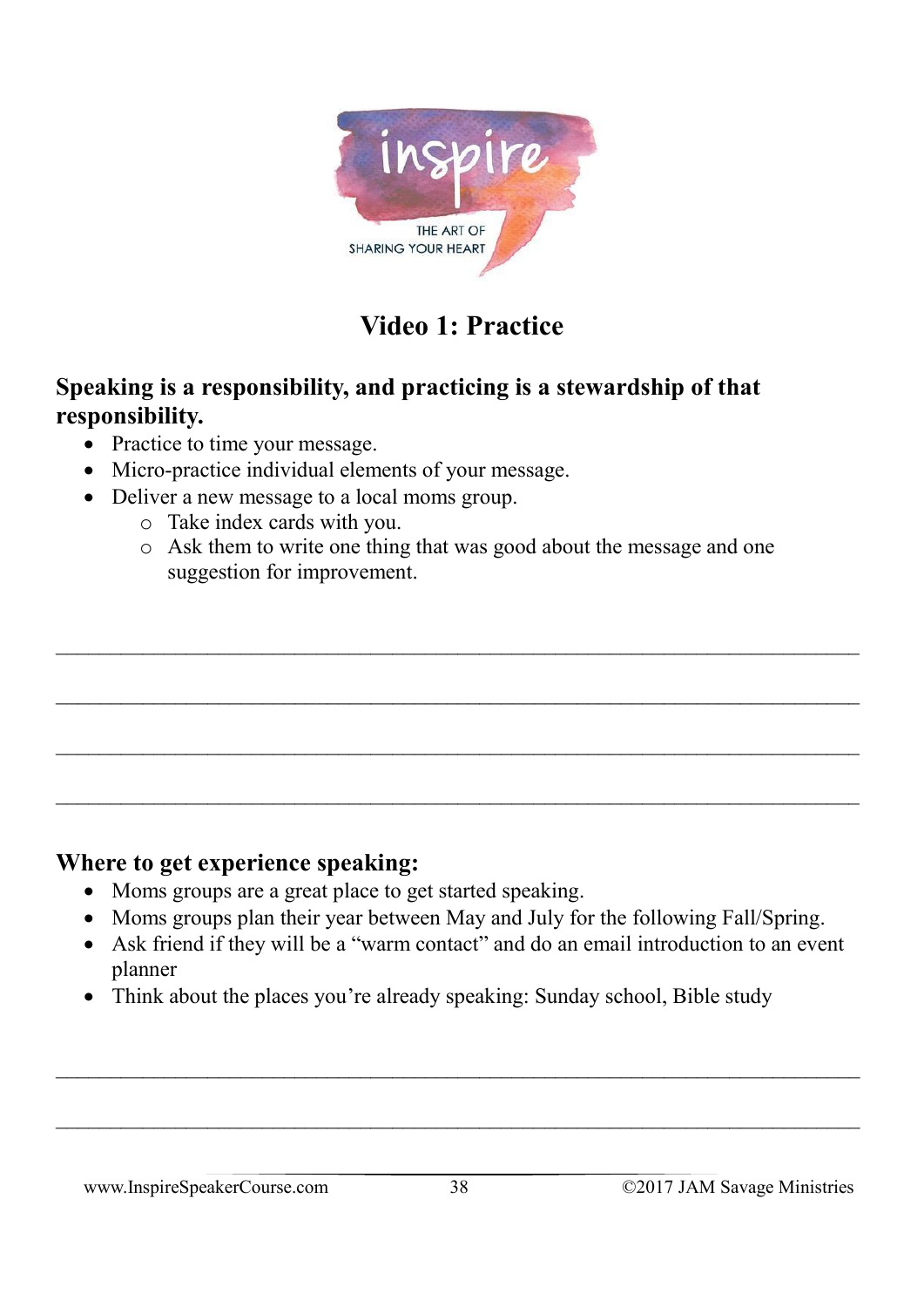#### Homework:

Micro-rehearse telling at least one story over and over. Videotape yourself on your phone and then watch it. Cut out non-essential information and practice, practice, practice.

#### **Additional Notes:**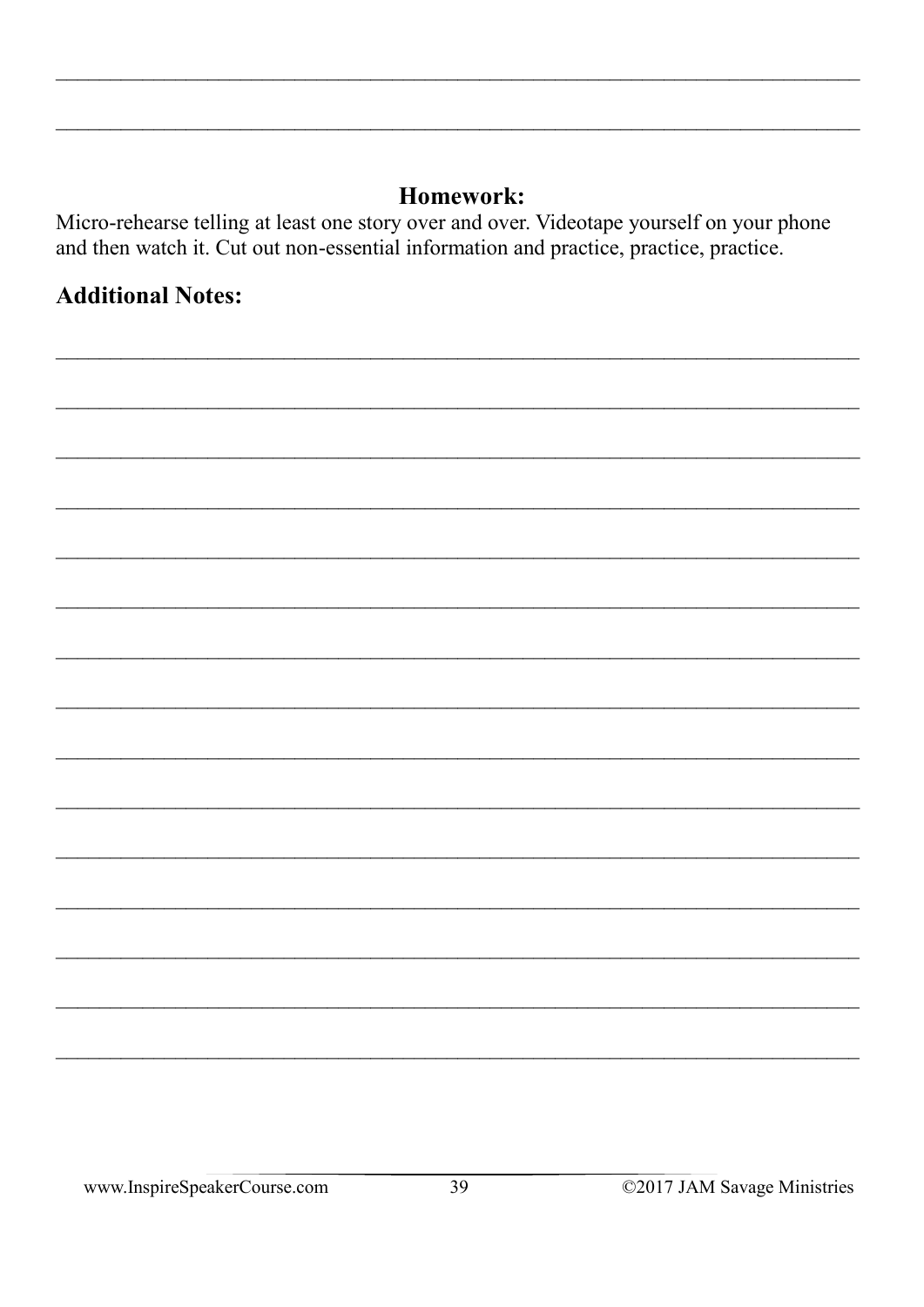

## **Video 2: Promotion and Platform**

#### **Build your platform.**

- Be active on social media.
- Do Facebook Live videos
- Make sure you think about, "*How am I going to take off? How am I going to land the plane? What story am I going to share and what transferable principle am I going to share along with that story?*"

#### **Provide a fill-in-the-blank handout when you can.**

- Keeps your audience engaged.
- Allows you to send your social media handles and contact information home with them.

 $\_$  , and the contribution of the contribution of the contribution of the contribution of  $\mathcal{L}_\text{max}$ 

 $\_$  , and the set of the set of the set of the set of the set of the set of the set of the set of the set of the set of the set of the set of the set of the set of the set of the set of the set of the set of the set of th

 $\mathcal{L}_\text{max} = \mathcal{L}_\text{max} = \mathcal{L}_\text{max} = \mathcal{L}_\text{max} = \mathcal{L}_\text{max} = \mathcal{L}_\text{max} = \mathcal{L}_\text{max} = \mathcal{L}_\text{max} = \mathcal{L}_\text{max} = \mathcal{L}_\text{max} = \mathcal{L}_\text{max} = \mathcal{L}_\text{max} = \mathcal{L}_\text{max} = \mathcal{L}_\text{max} = \mathcal{L}_\text{max} = \mathcal{L}_\text{max} = \mathcal{L}_\text{max} = \mathcal{L}_\text{max} = \mathcal{$ 

 $\_$  , and the contribution of the contribution of  $\mathcal{L}_\mathcal{A}$  , and the contribution of  $\mathcal{L}_\mathcal{A}$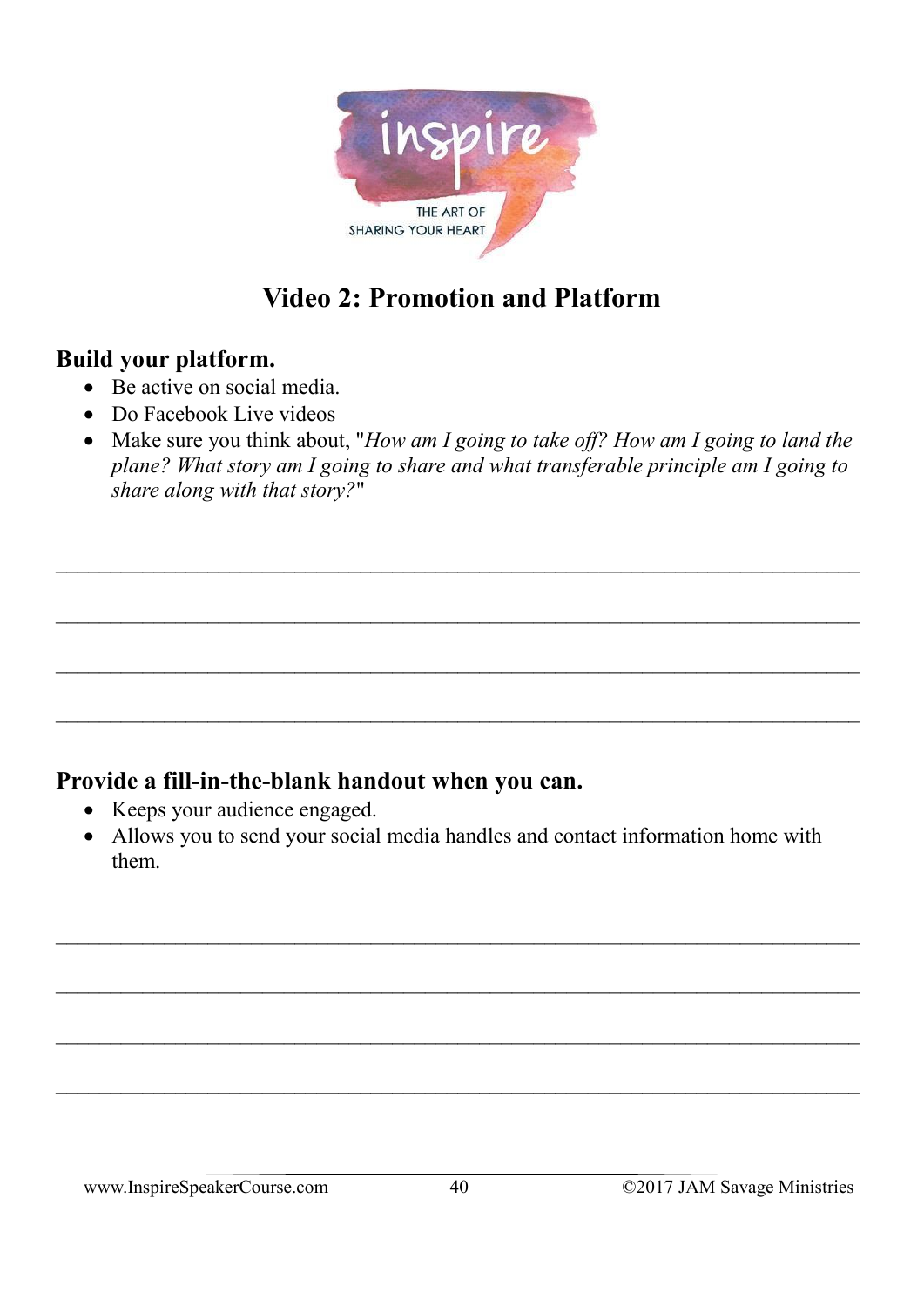#### **Website:**

- This is where people connect with you, watch speaking video clips, and request you for a speaking engagement.
- Your website can include a blog if you want. (Make sure people can subscribe to your blog!)
- Include a page that describes your message(s) using value statements. (see sample download in module).

 $\_$  , and the set of the set of the set of the set of the set of the set of the set of the set of the set of the set of the set of the set of the set of the set of the set of the set of the set of the set of the set of th

 $\_$  , and the set of the set of the set of the set of the set of the set of the set of the set of the set of the set of the set of the set of the set of the set of the set of the set of the set of the set of the set of th

• Endorsements: this is a statement past event organizers can share about your speaking and their experience working with you.

#### **Homework:**

- 1) Write up a description of the message you've been working on throughout this course. Use value statements.
- 2) Write up a bio about you as a speaker, something an event planner might use in the promotion of an event or as an introduction.

 $\_$  , and the set of the set of the set of the set of the set of the set of the set of the set of the set of the set of the set of the set of the set of the set of the set of the set of the set of the set of the set of th

 $\_$  , and the set of the set of the set of the set of the set of the set of the set of the set of the set of the set of the set of the set of the set of the set of the set of the set of the set of the set of the set of th

 $\_$  , and the set of the set of the set of the set of the set of the set of the set of the set of the set of the set of the set of the set of the set of the set of the set of the set of the set of the set of the set of th

 $\mathcal{L}_\text{max} = \mathcal{L}_\text{max} = \mathcal{L}_\text{max} = \mathcal{L}_\text{max} = \mathcal{L}_\text{max} = \mathcal{L}_\text{max} = \mathcal{L}_\text{max} = \mathcal{L}_\text{max} = \mathcal{L}_\text{max} = \mathcal{L}_\text{max} = \mathcal{L}_\text{max} = \mathcal{L}_\text{max} = \mathcal{L}_\text{max} = \mathcal{L}_\text{max} = \mathcal{L}_\text{max} = \mathcal{L}_\text{max} = \mathcal{L}_\text{max} = \mathcal{L}_\text{max} = \mathcal{$ 

 $\_$  , and the set of the set of the set of the set of the set of the set of the set of the set of the set of the set of the set of the set of the set of the set of the set of the set of the set of the set of the set of th

#### **Additional Notes:**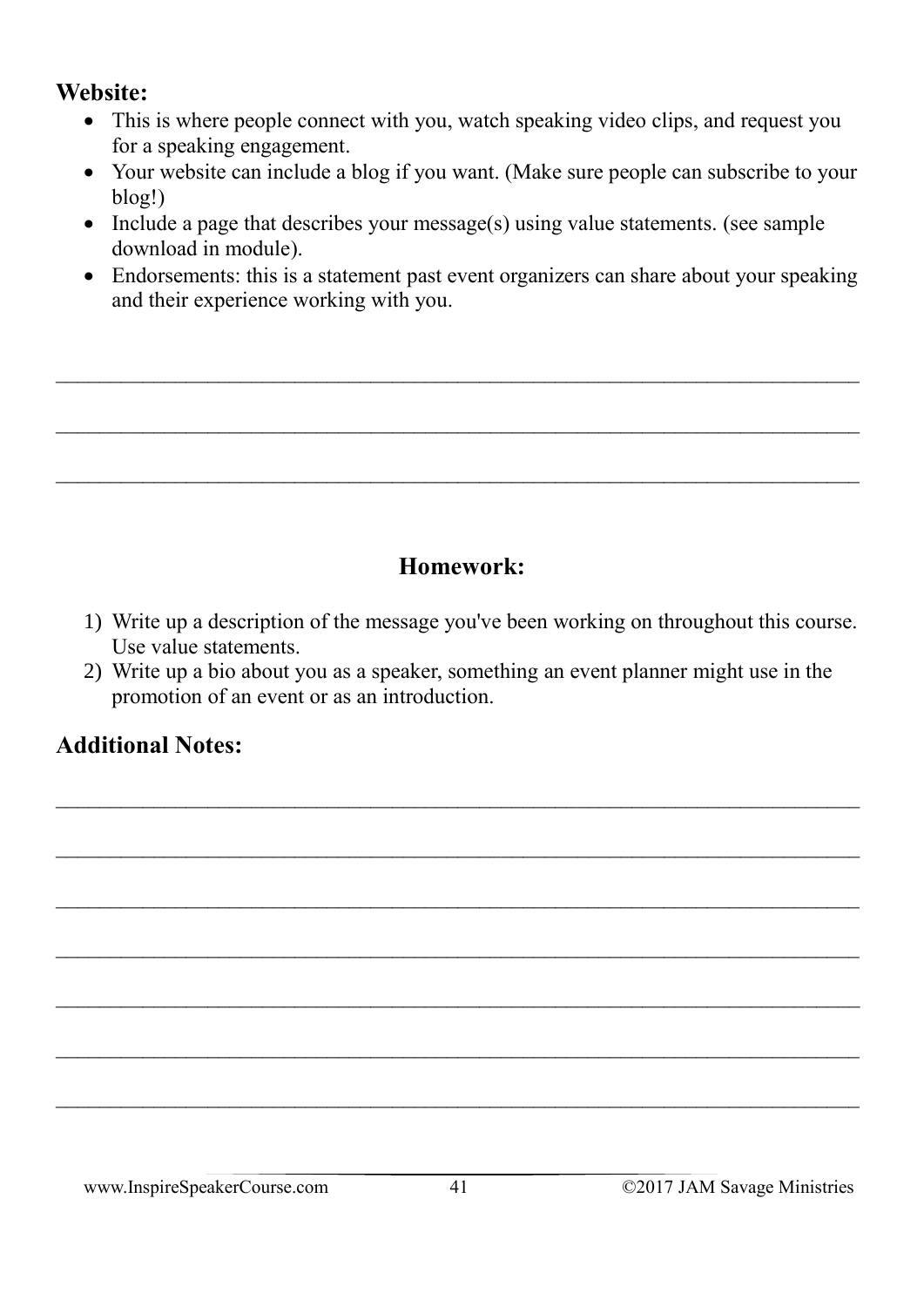

## **Video 3: People**

#### **A speaking event begins the first time an event planner reaches out to you.**

- Ask him/her to tell you about their event.
- Tell me about the audience.
- What speakers have you had in past years?
- What do you hope to accomplish at your event?

#### **Minister as you go.**

- The event planner.
- People on the event committee.
- The person who picks you up at the airport (if you fly in).

#### **Research the event.**

- What phrasing do they use that you could include?
- Do they have a theme or a scripture they're building their event around?

 $\_$  , and the set of the set of the set of the set of the set of the set of the set of the set of the set of the set of the set of the set of the set of the set of the set of the set of the set of the set of the set of th

 $\mathcal{L}_\text{max} = \mathcal{L}_\text{max} = \mathcal{L}_\text{max} = \mathcal{L}_\text{max} = \mathcal{L}_\text{max} = \mathcal{L}_\text{max} = \mathcal{L}_\text{max} = \mathcal{L}_\text{max} = \mathcal{L}_\text{max} = \mathcal{L}_\text{max} = \mathcal{L}_\text{max} = \mathcal{L}_\text{max} = \mathcal{L}_\text{max} = \mathcal{L}_\text{max} = \mathcal{L}_\text{max} = \mathcal{L}_\text{max} = \mathcal{L}_\text{max} = \mathcal{L}_\text{max} = \mathcal{$ 

 $\_$  , and the contribution of the contribution of  $\mathcal{L}_\mathcal{A}$  , and the contribution of  $\mathcal{L}_\mathcal{A}$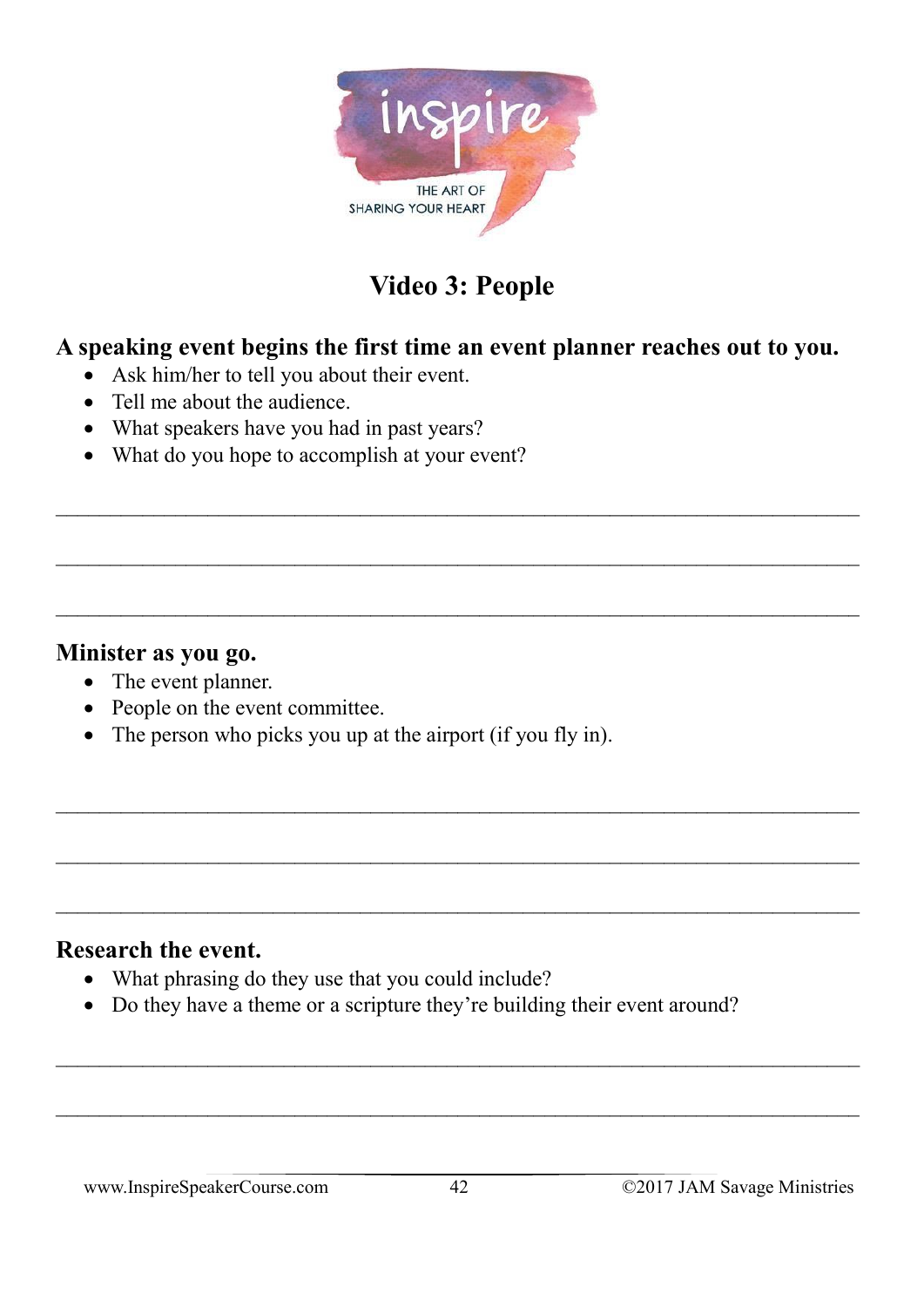#### Be a "There you are!" person

- Don't be a "Here I am" person.
- See those around you as individuals, not as a crowd.
- Get used to saying, "Tell me about yourself."

#### Network with other speakers.

- Learn about events from each other.
- Learn about the business of speaking from other speakers.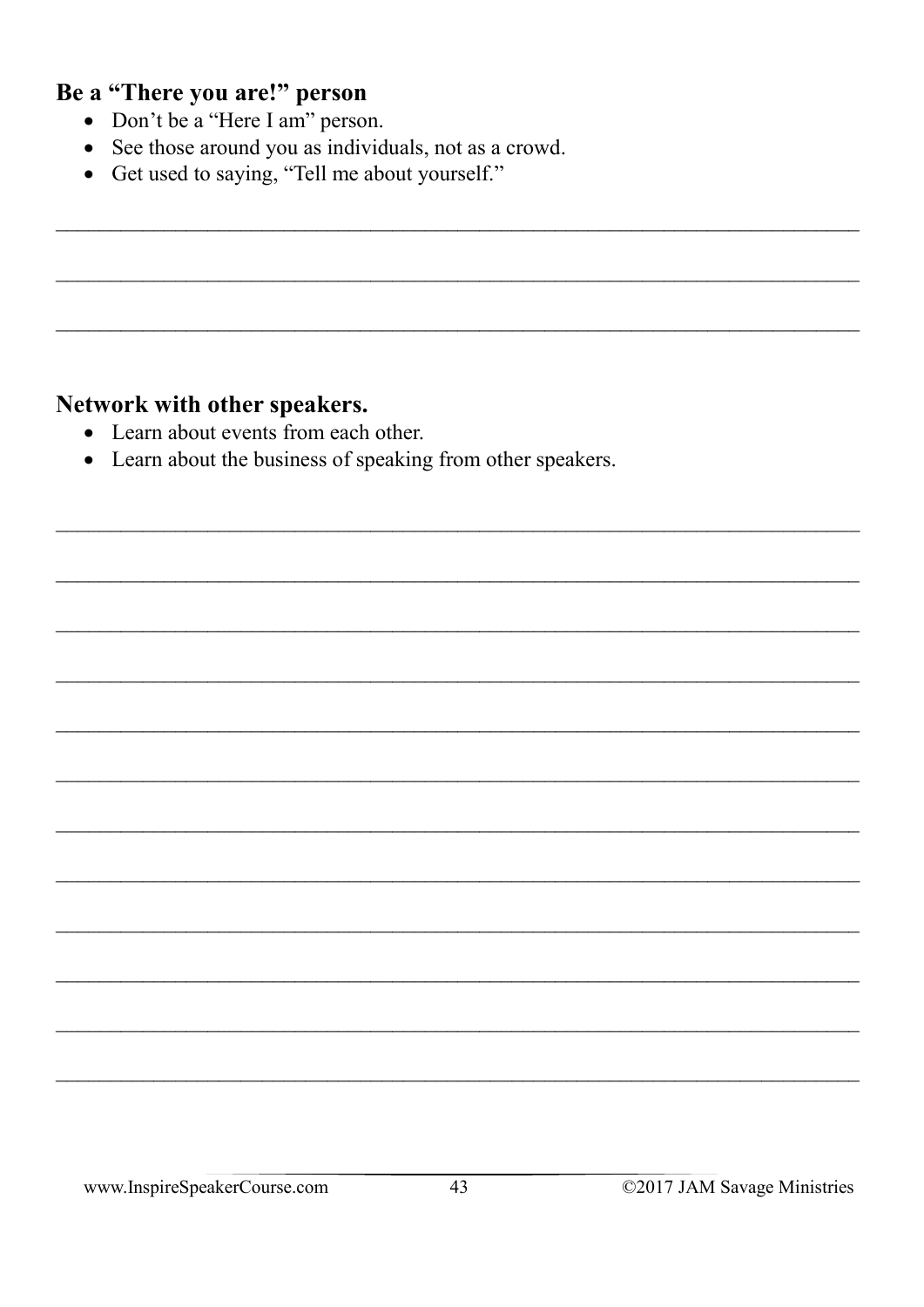

## **Video 4: Pay**

#### **You can get paid in two ways when speaking: a speaking fee and a product table.**

#### **Product Table:**

• Books (You don't actually have to have a book to have a product table, though.)

 $\_$  , and the set of the set of the set of the set of the set of the set of the set of the set of the set of the set of the set of the set of the set of the set of the set of the set of the set of the set of the set of th

 $\_$  , and the set of the set of the set of the set of the set of the set of the set of the set of the set of the set of the set of the set of the set of the set of the set of the set of the set of the set of the set of th

- T-shirts
- Bookmarks
- Greeting cards
- Jewelry

#### **Speaking Fee:**

- Create a fee schedule (see below).
- A speaking fee speaks of your value as a speaker.
- Based upon experience  $+$  prep time  $+$  travel time  $+$  event time.
- Fee schedules give you a place to start conversations.
- *My usual fee for this is \$\_\_\_. How does that fit into your budget*?"
- It's okay to start in small settings, maybe moms' groups, and charge no fee at all. You're getting experience. However, unless the event is local, ALWAYS get mileage.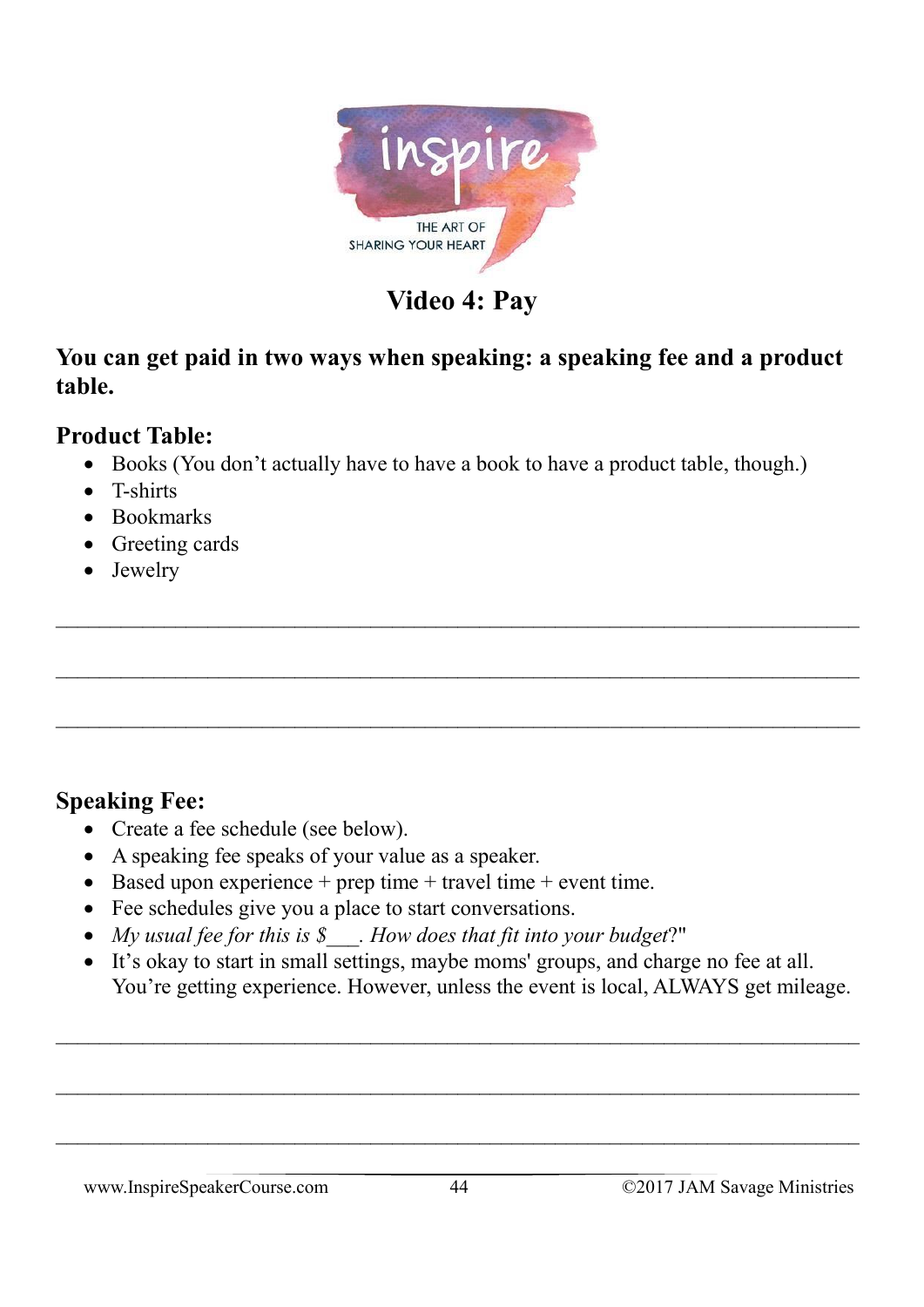#### **Speaking agreement:**

- When you're to be there.
- Where you're to be.
- What topic you're speaking on.
- How many people will be in the audience
- Speaking fee
- Mileage or airfare required.
- Hotel accommodations.
- See sample download provided in module 4.

#### **Setting Your Speaker Fee: four categories of speakers.**

- **Beginners** have two or less years of experience, little name recognition and no publishing credits.
- **Mid-level** speakers have three to five years of experience, maybe some local name recognition, and they might be published, like a book or magazine articles.

 $\_$  , and the contribution of the contribution of  $\mathcal{L}_\mathcal{A}$  , and the contribution of  $\mathcal{L}_\mathcal{A}$ 

 $\_$  , and the set of the set of the set of the set of the set of the set of the set of the set of the set of the set of the set of the set of the set of the set of the set of the set of the set of the set of the set of th

 $\_$  , and the set of the set of the set of the set of the set of the set of the set of the set of the set of the set of the set of the set of the set of the set of the set of the set of the set of the set of the set of th

- **Experienced** speakers have five or more years of experience, maybe internet presence, a decent platform with some increased name recognition and probably published.
- **Highly experienced,** well known speakers have five or more years of experience, maybe a best-selling author and have a huge internet following.

|                    | Single        | 1 Day w/ 2-3  | Retreat speaker                     |
|--------------------|---------------|---------------|-------------------------------------|
|                    | Presentation  | Presentations | 2-4 presentations over several days |
| <b>Beginner</b>    | \$500/\$700*  | \$800/\$1000  | \$1000/\$1200                       |
| Mid-level          | \$800/\$1000  | \$1000/\$1200 | \$1200/\$1500                       |
| Experienced        | \$1500/\$2000 | \$2000/\$3000 | \$3500/\$4000                       |
| Highly Experienced | \$4000/\$5000 | \$5000/\$8000 | \$8000/\$10,000                     |

\*Local/Non-local (more than an hour away—driving or flying)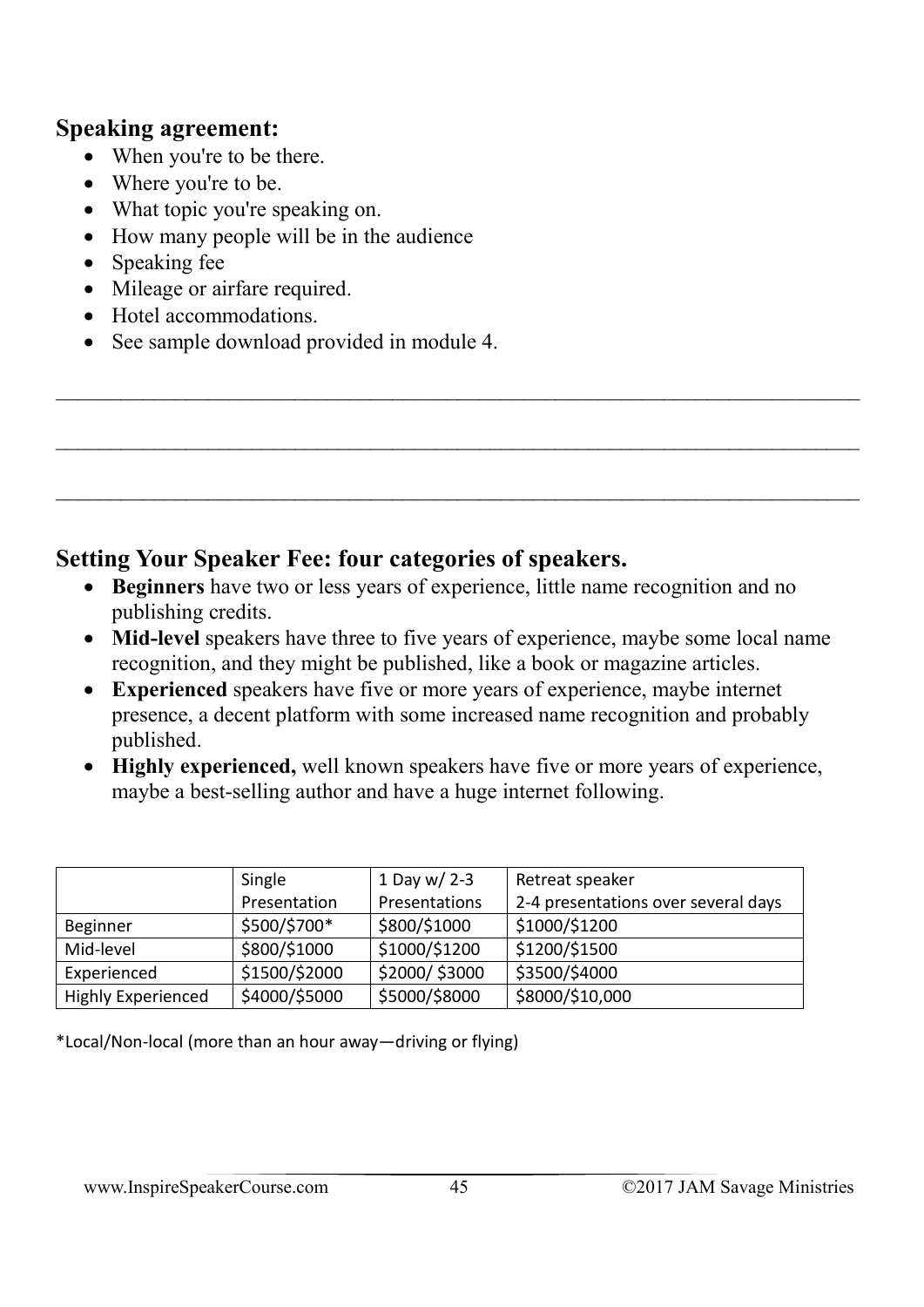#### **Considerations when setting fees:**

- Is this a single presentation or several messages in one event?
- Fees usually increase every time the speaker has to do more work for that event.
- Local or require travel?
- Corporate environment can often handle higher fees.
- You can determine to do a certain amount of events that you do as a tithe of your time—no or low fee
- Ask if a lower fee event has the possibility of providing you with a high-quality video of your message.

#### **Homework:**

#### **Your homework for today is to use the grid above to fill in the grid below and create your own pay scale.**

|                 | Single       | 1 Day w/ 2-3  | Retreat speaker                     |
|-----------------|--------------|---------------|-------------------------------------|
|                 | Presentation | Presentations | 2-4 presentations over several days |
| Local           |              |               |                                     |
| Requires travel |              |               |                                     |
|                 |              |               |                                     |
|                 |              |               |                                     |

 $\_$  , and the contribution of the contribution of  $\mathcal{L}_\mathcal{A}$  , and the contribution of  $\mathcal{L}_\mathcal{A}$ 

 $\mathcal{L}_\text{max} = \mathcal{L}_\text{max} = \mathcal{L}_\text{max} = \mathcal{L}_\text{max} = \mathcal{L}_\text{max} = \mathcal{L}_\text{max} = \mathcal{L}_\text{max} = \mathcal{L}_\text{max} = \mathcal{L}_\text{max} = \mathcal{L}_\text{max} = \mathcal{L}_\text{max} = \mathcal{L}_\text{max} = \mathcal{L}_\text{max} = \mathcal{L}_\text{max} = \mathcal{L}_\text{max} = \mathcal{L}_\text{max} = \mathcal{L}_\text{max} = \mathcal{L}_\text{max} = \mathcal{$ 

 $\_$  , and the contribution of the contribution of  $\mathcal{L}_\mathcal{A}$  , and the contribution of  $\mathcal{L}_\mathcal{A}$ 

 $\_$  , and the contribution of the contribution of  $\mathcal{L}_\mathcal{A}$  , and the contribution of  $\mathcal{L}_\mathcal{A}$ 

 $\_$  , and the contribution of the contribution of  $\mathcal{L}_\mathcal{A}$  , and the contribution of  $\mathcal{L}_\mathcal{A}$ 

 $\_$  , and the contribution of the contribution of the contribution of the contribution of  $\mathcal{L}_\mathcal{A}$ 

 $\_$  , and the set of the set of the set of the set of the set of the set of the set of the set of the set of the set of the set of the set of the set of the set of the set of the set of the set of the set of the set of th

 $\_$  , and the set of the set of the set of the set of the set of the set of the set of the set of the set of the set of the set of the set of the set of the set of the set of the set of the set of the set of the set of th

 $\_$  , and the contribution of the contribution of the contribution of the contribution of  $\mathcal{L}_\mathcal{A}$ 

 $\_$  , and the set of the set of the set of the set of the set of the set of the set of the set of the set of the set of the set of the set of the set of the set of the set of the set of the set of the set of the set of th

#### **Additional Notes:**